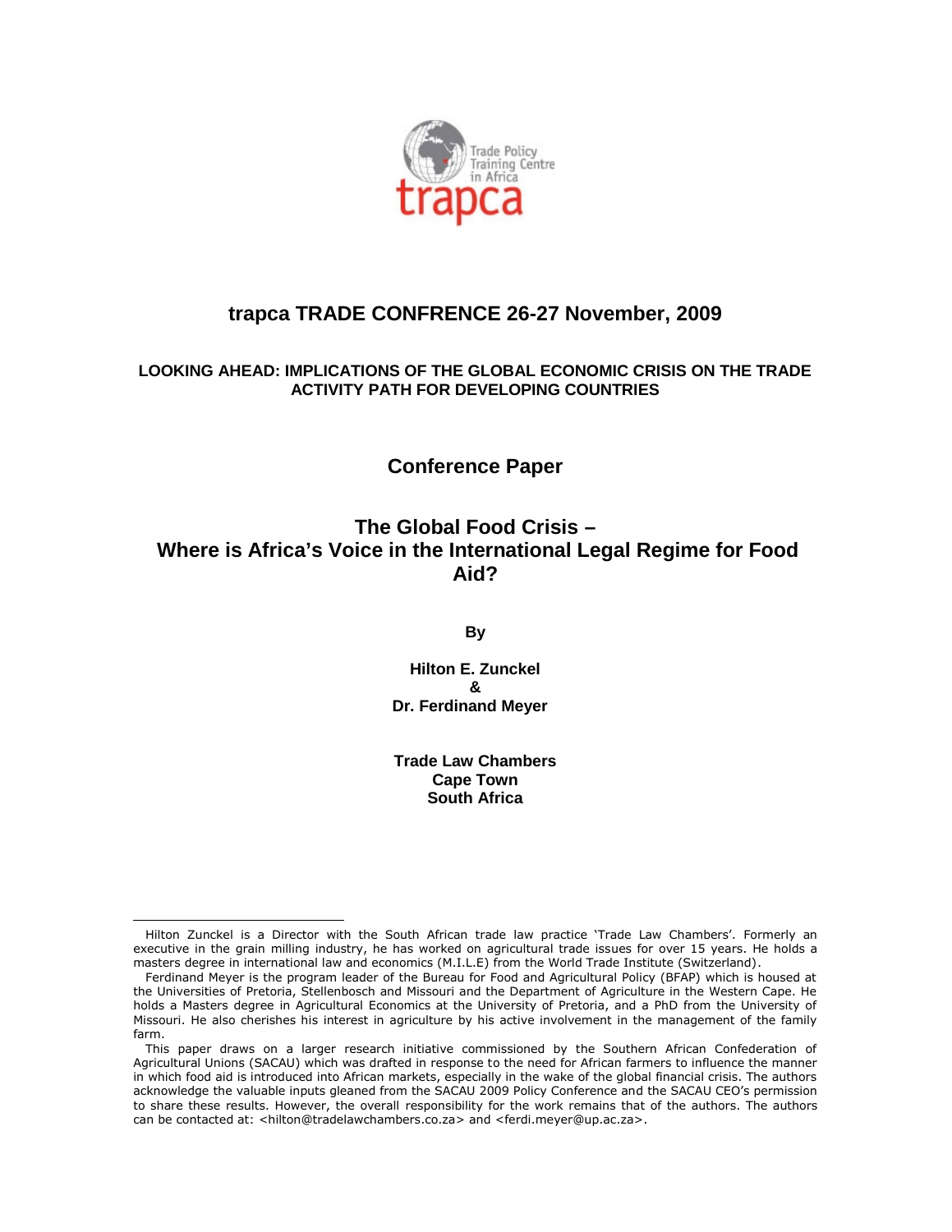## **TABLE OF CONTENTS**

| A. List of Acronyms<br><b>B. Abstract Summary</b>                                                                                                                                                                                                                                                                                                          |  |
|------------------------------------------------------------------------------------------------------------------------------------------------------------------------------------------------------------------------------------------------------------------------------------------------------------------------------------------------------------|--|
| 1.                                                                                                                                                                                                                                                                                                                                                         |  |
| 2.                                                                                                                                                                                                                                                                                                                                                         |  |
| 2.1.                                                                                                                                                                                                                                                                                                                                                       |  |
| 2.2.                                                                                                                                                                                                                                                                                                                                                       |  |
| 2.2.1.<br>2.2.2.<br>2.2.3.<br>2.2.4.<br>Latest developments, debates & discussions 12<br>2.2.5.<br>2.3.<br>THE FAO CONSULTATIVE SUBCOMMITTEE ON SURPLUS DISPOSAL 13<br>2.4.<br>2.4.1.<br>Decision on Least-Developed & Net Food-Importing Countries 15<br>2.4.2.<br>2.4.3.<br>Food aid in the Hong Kong Ministerial Declaration 17<br>2.4.3.1.<br>2.4.3.2. |  |
| 3.                                                                                                                                                                                                                                                                                                                                                         |  |
| 3.1.                                                                                                                                                                                                                                                                                                                                                       |  |
| 3.2.                                                                                                                                                                                                                                                                                                                                                       |  |
| 4.                                                                                                                                                                                                                                                                                                                                                         |  |
| 4.1.                                                                                                                                                                                                                                                                                                                                                       |  |
| 4.1.1.<br>4.1.2.<br>4.1.3.<br>4.1.4.<br>4.2.                                                                                                                                                                                                                                                                                                               |  |
| 5.                                                                                                                                                                                                                                                                                                                                                         |  |
| 6.                                                                                                                                                                                                                                                                                                                                                         |  |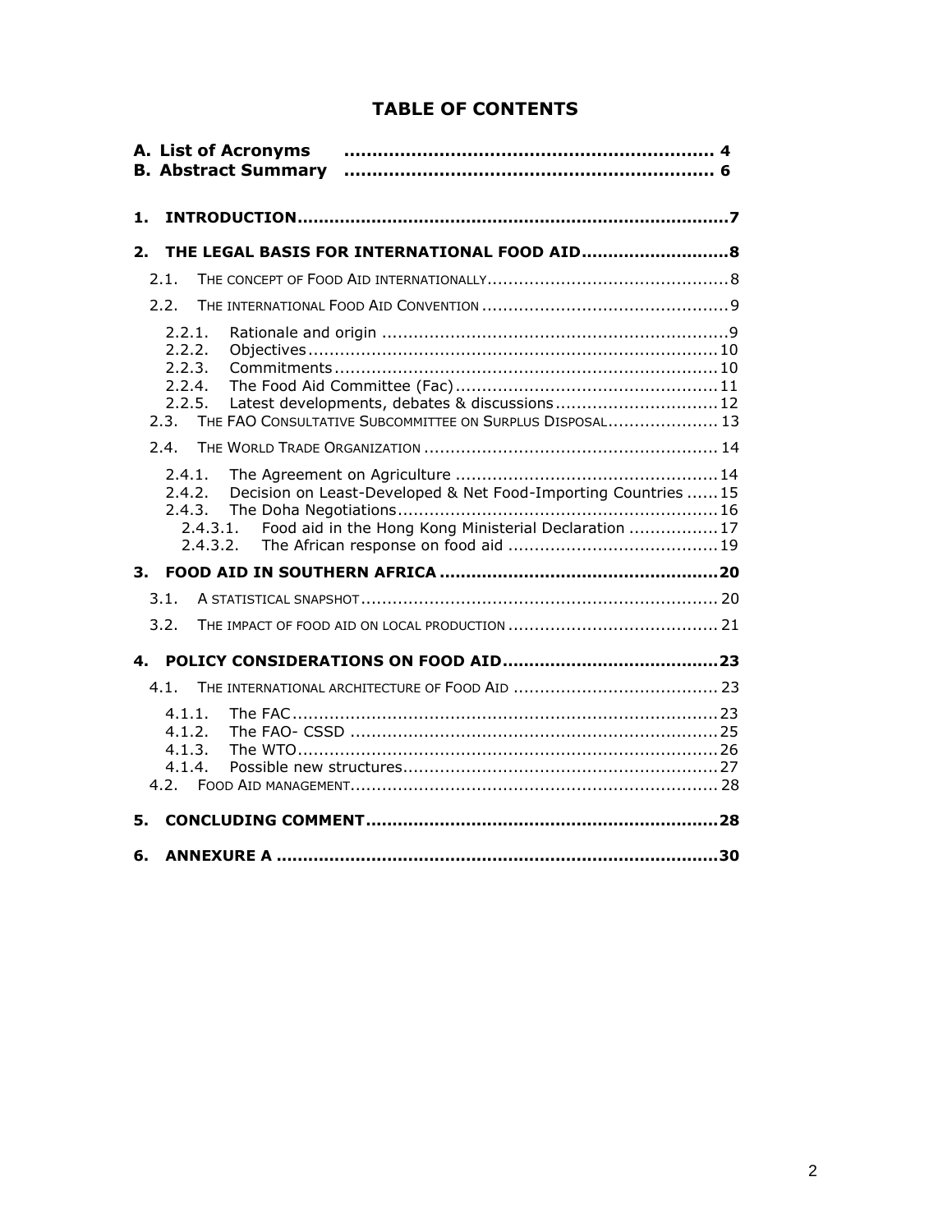# **List of Acronyms**

| ACP:            | African Caribbean and Pacific                                 |  |  |  |
|-----------------|---------------------------------------------------------------|--|--|--|
| <b>ACTESA:</b>  | Alliance for Commodity Trade in Eastern and Southern Africa   |  |  |  |
| AU:             | African Union                                                 |  |  |  |
| BFAP:           | Bureau for Food and Policy Research                           |  |  |  |
| CAADP:          | Comprehensive African Agricultural Development Plan           |  |  |  |
| COMESA:         | Common Market for East and Southern Africa                    |  |  |  |
| CSSD:           | Consultative Subcommittee on Surplus Disposal                 |  |  |  |
| DDA:            | Doha Development Agenda                                       |  |  |  |
| DFID:           | Department for International Development                      |  |  |  |
| EAC:            | <b>East African Community</b>                                 |  |  |  |
| EASCOM:         | <b>East African Seed Committee</b>                            |  |  |  |
| EC:             |                                                               |  |  |  |
| ECHO:           | <b>European Community</b>                                     |  |  |  |
|                 | European Union Relief Operations Office                       |  |  |  |
| EDF:            | European Development Fund                                     |  |  |  |
| EIF:            | Enhanced Integrated Framework                                 |  |  |  |
| EPA:            | Economic Partnership Agreement                                |  |  |  |
| ESA:            | Eastern and Southern Africa                                   |  |  |  |
| EU:             | European Union                                                |  |  |  |
| FA:             | Food Aid                                                      |  |  |  |
| FAC:            | Food Aid Convention                                           |  |  |  |
| Fac:            | <b>Food Aid Committee</b>                                     |  |  |  |
| <b>FANRPAN:</b> | Food Agriculture & Natural Resources Policy Analysis Network  |  |  |  |
| FAO:            | Food & Agriculture Organization of the United Nations         |  |  |  |
| FAPRI:          | Food and Agricultural Policy Research Institute               |  |  |  |
| GATS:           | General Agreement on Trade in Services                        |  |  |  |
| GATT:           | General Agreement on Tariffs and Trade                        |  |  |  |
| GDP:            | <b>Gross Domestic Product</b>                                 |  |  |  |
| GFAC:           | Global Food Aid Compact                                       |  |  |  |
| GIEWS:          | Global Integrated Early Warning System (of the FAO)           |  |  |  |
| GM:             | <b>Genetically Modified</b>                                   |  |  |  |
| GMO:            | Genetically Modified Organism                                 |  |  |  |
| GPAFS:          | Global Partnership for Agriculture and Food Security          |  |  |  |
| GTC:            | <b>Grain Trade Convention</b>                                 |  |  |  |
| HIPC:           | Highly Indebted Poor Countries                                |  |  |  |
| IGA:            | <b>International Grains Agreement</b>                         |  |  |  |
| IGC:            | International Grains Council / International Grain Convention |  |  |  |
| IF:             | <b>Integrated Framework</b>                                   |  |  |  |
| IFAP:           | International Federation of Agricultural Producers            |  |  |  |
| IFPRI:          | International Food Policy Research Institute                  |  |  |  |
| IMF:            | <b>International Monetary Fund</b>                            |  |  |  |
| ITC:            | <b>International Trade Centre</b>                             |  |  |  |
| LDC:            | Least Developed Country                                       |  |  |  |
| LMO:            | Live Modified Organism                                        |  |  |  |
| MT:             | Metric tons                                                   |  |  |  |
| MMT:            | Million metric tons                                           |  |  |  |
| NAFU:           | National African Farmers Union                                |  |  |  |
| NASFAM:         | National Smallholder Farmers' Association of Malawi           |  |  |  |
| NEPAD:          | New Partnership for African Development                       |  |  |  |
| NFIDC:          | Net Food Importing Developing Country                         |  |  |  |
| NFRA:           | National Food Reserve Agency                                  |  |  |  |
|                 |                                                               |  |  |  |
| NGO:            | Non Governmental Organization                                 |  |  |  |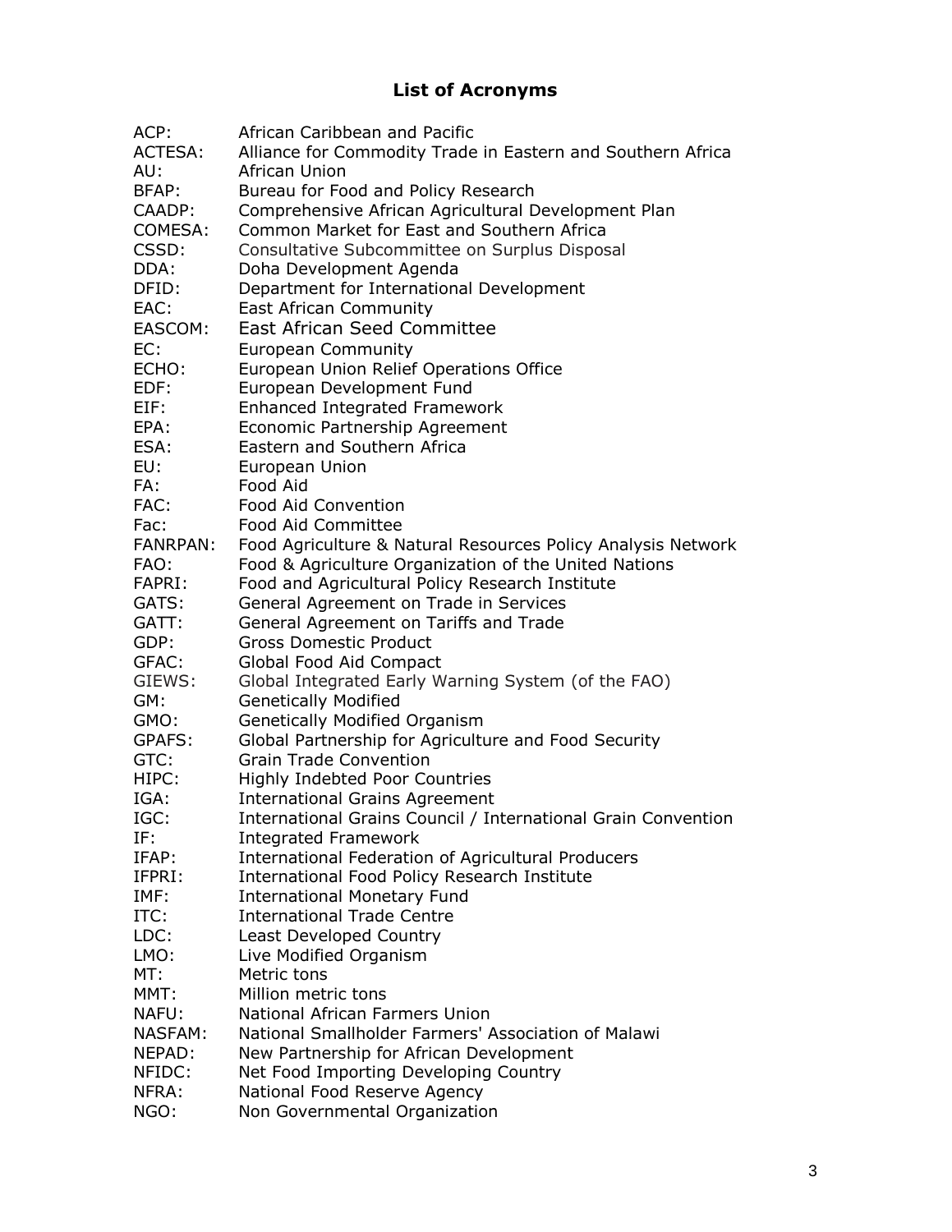- NIP & RIP: National or Regional Indicative Programmes
- ODA: Overseas Development Assistance
- ODI: Overseas Development Institute<br>OECD: Organization for Economic Coope
- Organization for Economic Cooperation and Development
- P4P: Purchase for Progress
- PVO: Private Voluntary Organization
- RFRF: Regional Food Reserve Facility (SADC)
- RTFP: Regional Trade Facilitation Programme
- SACAU: Southern African Confederation of Agricultural Unions
- SACU: Southern African Customs Union
- SADC: Southern African Development Community
- SPS: Sanitary and Phytosanitary
- TBT: Technical Barriers to Trade
- TIFI: SADC Secretariat Trade Investment and Finance
- TIM: Trade Integration Mechanism
- TRA: Trade Related Assistance
- UK: United Kingdom
- UMR: Usual Marketing Requirements
- UN: United Nations
- UNCTAD: UN Conference on Trade and Development
- UNDP: UN Development Programme
- US: United States of America
- USAID: United States Agency for International Development
- USDA: United States Department of Agriculture
- WFP: World Food Programme
- WHO: World Health Organization
- WTO: World Trade Organization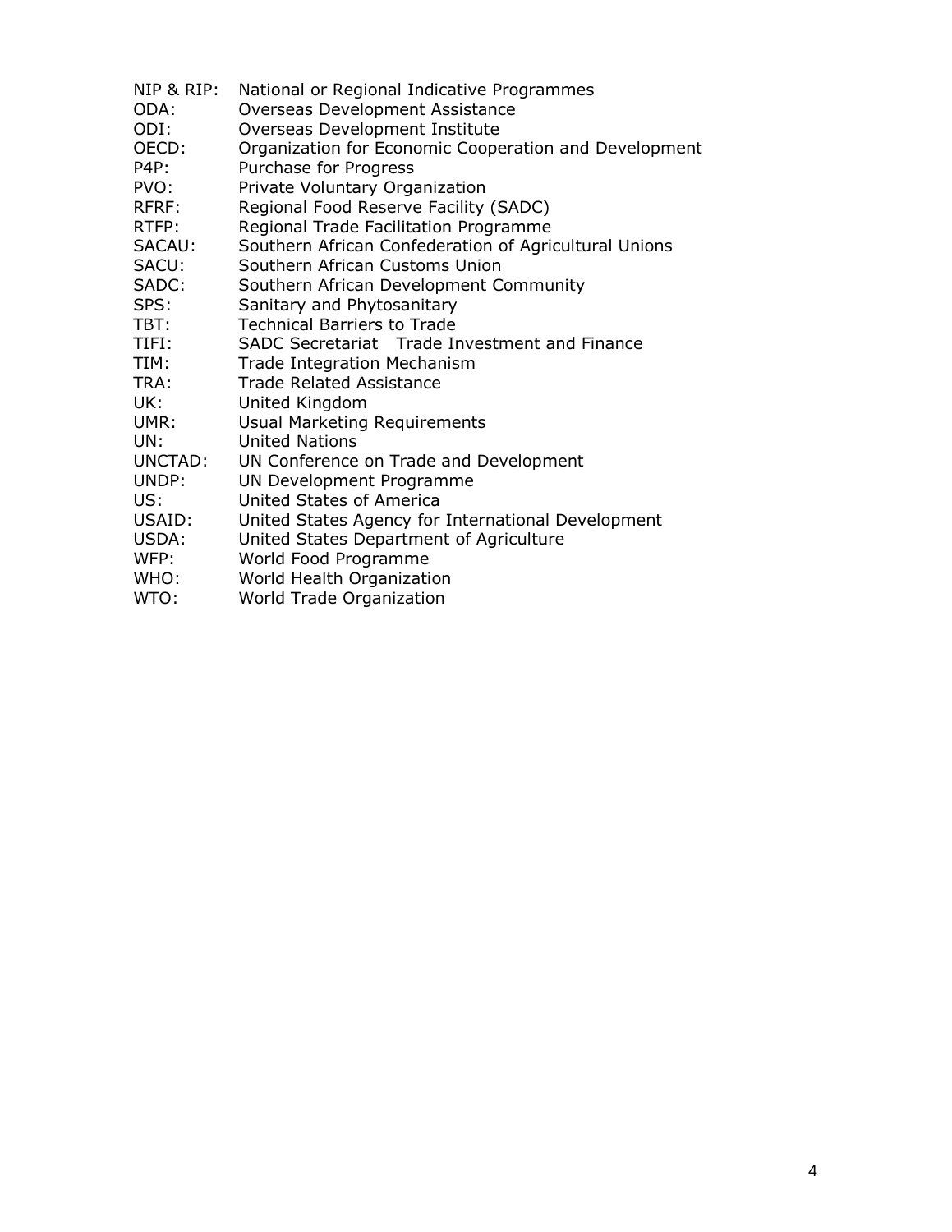#### **Abstract Summary**

#### **The Global Food Crisis – Where is Africa's Voice in the International Legal Regime for Food Aid?**

This paper draws on a larger research initiative commissioned by the Southern African Confederation of Agricultural Unions (SACAU) in response to the need for African farmers to influence the manner in which food aid destined for Africa is dealt with internationally, especially in the wake of the global financial crisis. The work served as a catalyst to facilitate a policy formulation process on the topic of Food Aid for Southern African farmers. This paper is a synopsis of the SACAU work and thus incorporates the inputs from a SACAU Policy Conference held in April 2009 together with inputs from expert interviews and research of relevant literature and international legal documents.

Food Aid can be described as the transfer of commodities (mainly grain) or payments close in nature, to developing countries as a form of development assistance for the provision of food. Three broad categories of food aid can be distinguished under this description being Emergency food aid (humanitarian/crisis purposes); Project food aid (linked to development projects) Programme food aid (government to government budget). In the broader context, food aid is related to the wider concept of 'food security'.

It is crucial to prevent food aid from weakening the agricultural sector, but rather seizing the opportunity of making food aid a tool that contributes to unlocking the agricultural potential of the region to produce enough food for its people, enhancing its commercialisation capacities as well as creating jobs for rural people. The importance of food aid has declined over the past decade, with quantities decreasing from 15.1 million tons in 1999 to 5.9 million tons in 2007. This is a record low for food aid deliveries. Over the years it has been found that the availability of food aid is high when there have been good harvests and low prices. In contrast, availability of food aid is low when prices are high, which critically compromises the compensating role of food aid in times of food shortages. This is indicative of the link between food aid and surplus disposal policies. In recent years the majority of food aid deliveries were provided as grants, about 97%, and the remainder on concessional terms. In 2007 the United States provided 44% of global food aid, while the European Union provided 25%. Sub-Saharan Africa received 65% of all food aid. In looking at the two largest international donors it seemed that the European Union has a milder, development orientated approach, where the United States still suffers from a legacy of politics linked to food aid and surplus disposals; admittedly having changed substantially in its approach. The reality is that no engagement on food aid can be considered a worthy engagement, absent of the US as they remain the biggest food aid donor. Regional agriculture will have to be attuned to this in their strategies.

In the international architecture of food aid, the Food Aid Convention (FAC) is structurally sound as a treaty to administer international food aid. The participation and transparency under the treaty does however require attention. The objectives of the FAC are firstly to contribute to global food security and only secondly to improve the ability of the international community to respond to food emergencies. Given the area of impact of the undertakings under the FAC, African countries are glaringly absent in their participation under the International Grains Agreement (IGA), both in the FAC and in the Grains Trade Convention (GTC).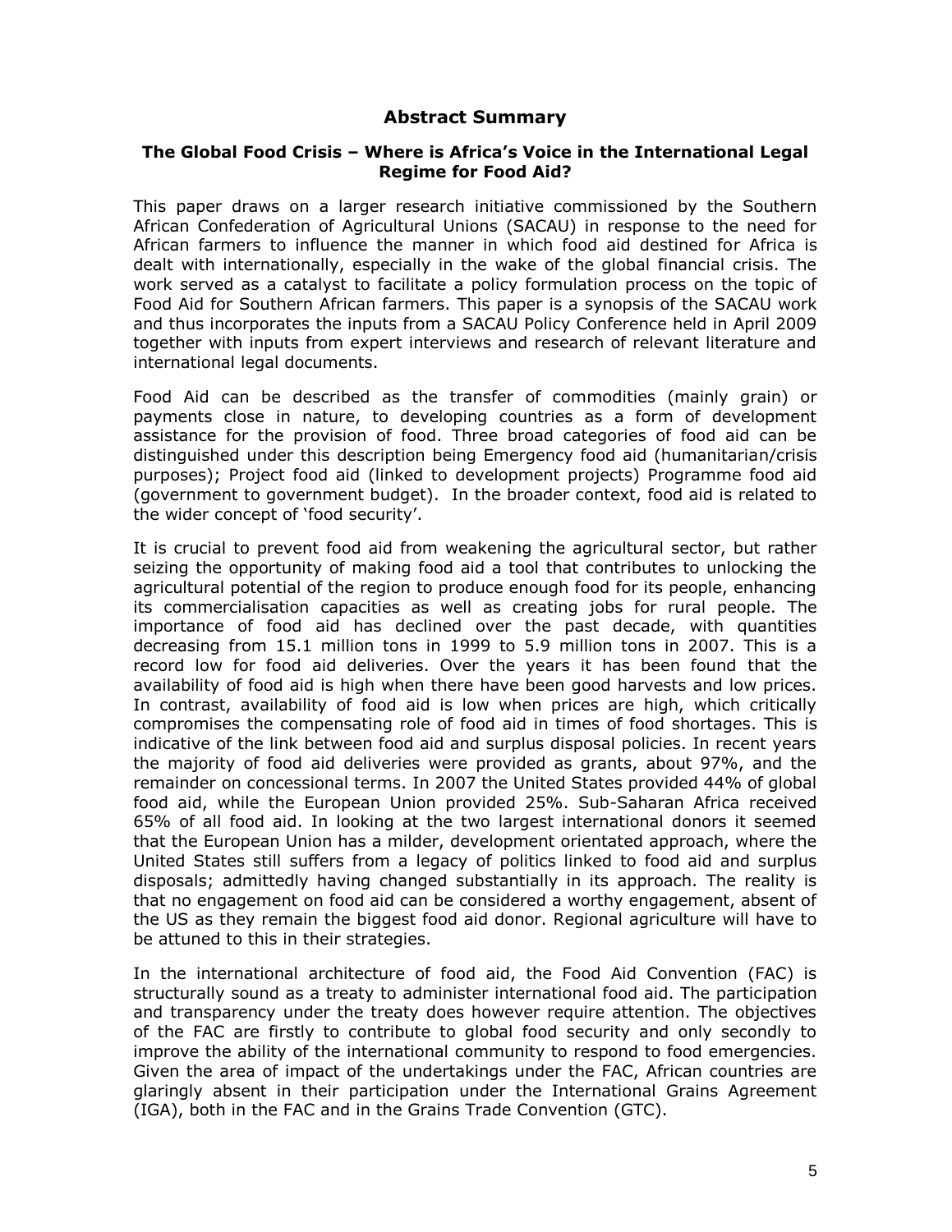In the FAO context the Consultative Sub-Committee on Surplus Disposal (CSSD) looks to ensure that agricultural commodities which are exported on concessionary terms result in additional consumption for the recipient country and do not displace normal commercial imports. Likewise domestic production should not be discouraged or otherwise adversely affected. Its principles are not a binding instrument. They do not represent a commitment but only intent by signatory countries. Africans are present here although seemingly inputs are low. This again is potentially an opportunity for greater 'voice' by African countries. In addition the question may be asked whether there is a valid role for the CSSD as the notion of 'surplus disposal' and food aid is out of vogue.

The most interesting activity on food aid internationally is within the realm of the WTO. In essence there is consensus among WTO Members that the WTO shall not stand in the way of the provision of genuine food aid. There is also consensus that what is to be eliminated is commercial displacement. The African contingent has been rather successful in having their views reflected in the negotiating texts. The African proposal distinguishes between emergency food aid and other nonemergency food aid. In emergencies they support the 'Safe Box' concept arguing that as it will be used for emergency food aid, it should not be subject to any disciplines at all. With regards other forms of food aid, the African aim is to ensure that food aid does not displace commercial trade or adversely affects local agricultural production. In addition, the WTO Decision on Net Food Importing Developing Countries (NFIDCs) allows for poor countries to ask for assistance to improve productivity and infrastructure. Commentators say that it is unclear that any least developed countries (LDCs) or NFIDCs have really made serious requests under the Decision. Again this might be an opportunity for better voicing of African needs.

From a regional perspective it was evident from both the SADC and COMESA Secretariats and from certain donors that the New Partnership for African Development (NEPAD) Comprehensive African Agricultural Development Plan (CAADP) initiative holds much promise in regional coordination and development action for food aid, and agricultural development in general. In short the top drivers that will influence food aid flows over the next decade are; the production of biofuels from food crops, the global economic crisis and climate change. These factors exist in tandem with developments in international law to reform the global institutional regime for food aid.

From a policy perspective the farmers of Southern Africa have recognized that Food Aid cannot be a replacement for the benefits that a long term food security strategy and related system will provide. They acknowledge the necessity for and benefits of Food Aid to augment their productive activities in providing human relief in times when circumstances outside of the control of farmers lead to a shortage of food in the region to the extent that some people do not have physical and economic access to sufficient, safe and nutritious food to meet their dietary needs and food preferences for an active and healthy life. However, they also wish to guard against the introduction of ill-timed and poorly targeted market disrupting food aid into their home and regional markets.

The policy response on Food Aid should focus on making the international legal architecture for food aid more friendly and participative for recipient countries, but also encourage a more proactive and participative role from regional agriculture. Regional farmers can also strongly support the African initiatives on food aid in the Doha negotiations to date.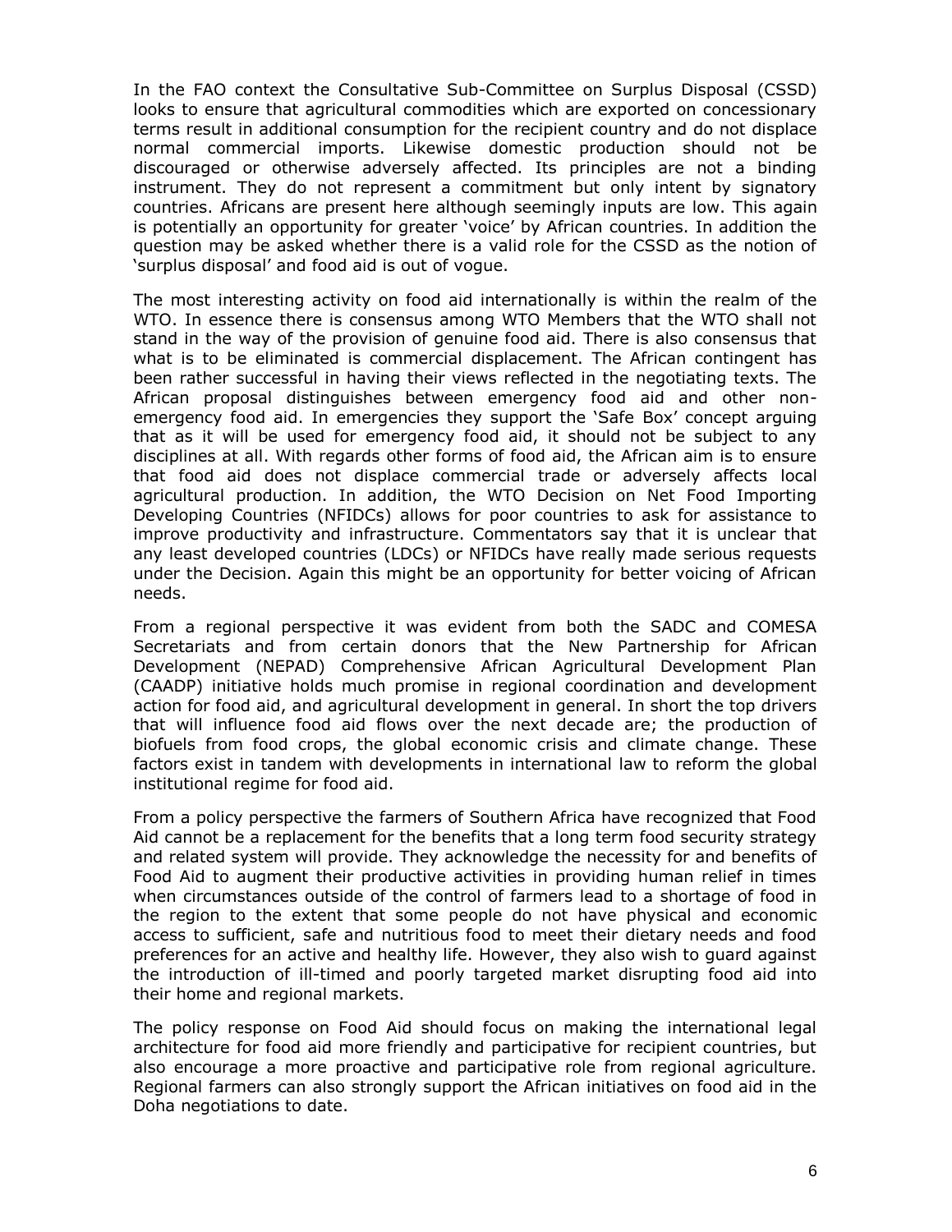# **1. Introduction**

The food aid issue has been controversial in recent years particularly with regard to its impacts on the local food crop production and trade in the recipient countries. The food crisis that hit the developing world in 2008 reflected a breakdown in the global food system that threatens to worsen poverty, hunger and insecurity. This has brought the question of whether the international food aid regime should be reformed back to the top of the international agenda.

In a world prone to natural and human disasters, where more than 800 million people<sup>2</sup> are suffering from acute and chronic hunger, food aid can be life saving. However food aid has been challenged as not always being the most appropriate response to food insecurity, whether chronic or emergency. One life affecting consideration is that of timeliness, ensuring the quickest response to emergencies. Other considerations include market impact, and particularly whether the food aid serves as an incentive or disincentive to local or regional food production and commerce in the recipient countries. The efficiency of food aid delivery has also been questioned whereas shipment from donor countries is extremely costly, and the people that are the most food insecure are effectively not reached. New challenges laid down by climate change as well as increased commodity prices (whereas food aid quanta are countercyclical with respect to prices) will also impact on the food aid regime.

Specialists, researchers and civil society activists, have called for a reform of the international food aid system, and some donor countries have been considering it. However, because of the links between food aid and the WTO Doha agriculture negotiations, the food aid reform process has been protracted. The question of whether the WTO should impose disciplines on food aid is a key point of disagreement between the US and the EU in the current Doha round of trade talks. The outcome of the WTO dispute over trade in genetically modified organisms (GMOs) may also affect food aid policies, as many countries have in recent years rejected GM food aid from the US on the grounds, in particular, that it would harm their export markets in Europe. Current debates about food aid are therefore linked to a much larger discussion about international trade and agricultural subsidies.

Since 2002 Southern Africa has been severely affected by natural disasters such as droughts, floods and cyclones, which all affected the production of food crops. The situation has been aggravated by several structural, chronic and political problems such as high prevalence of HIV/AIDS, lack of public financial resources, low purchasing power of the population, poor management of strategic grain reserves, land degradation, and land reform activities.

As many as 12 million people were estimated to be threatened by severe food shortages across region in 2005/2006. At least 40% of the region's population is said to be suffering from chronic food insecurity. As a result, food aid has started flowing into countries hit by food shortages in the region, and hence started interacting with local food production and trading systems. The SADC food situation has also been influenced negatively by the recent global food price crisis.

Agriculture is a key sector in the economy of the Southern African region in terms of both share of GDP, employment and trade. It is the primary source of livelihood

<sup>&</sup>lt;sup>2</sup> See: http://www.usaid.gov/our\_work/humanitarian\_assistance/ffp/ visited 12 August 2009.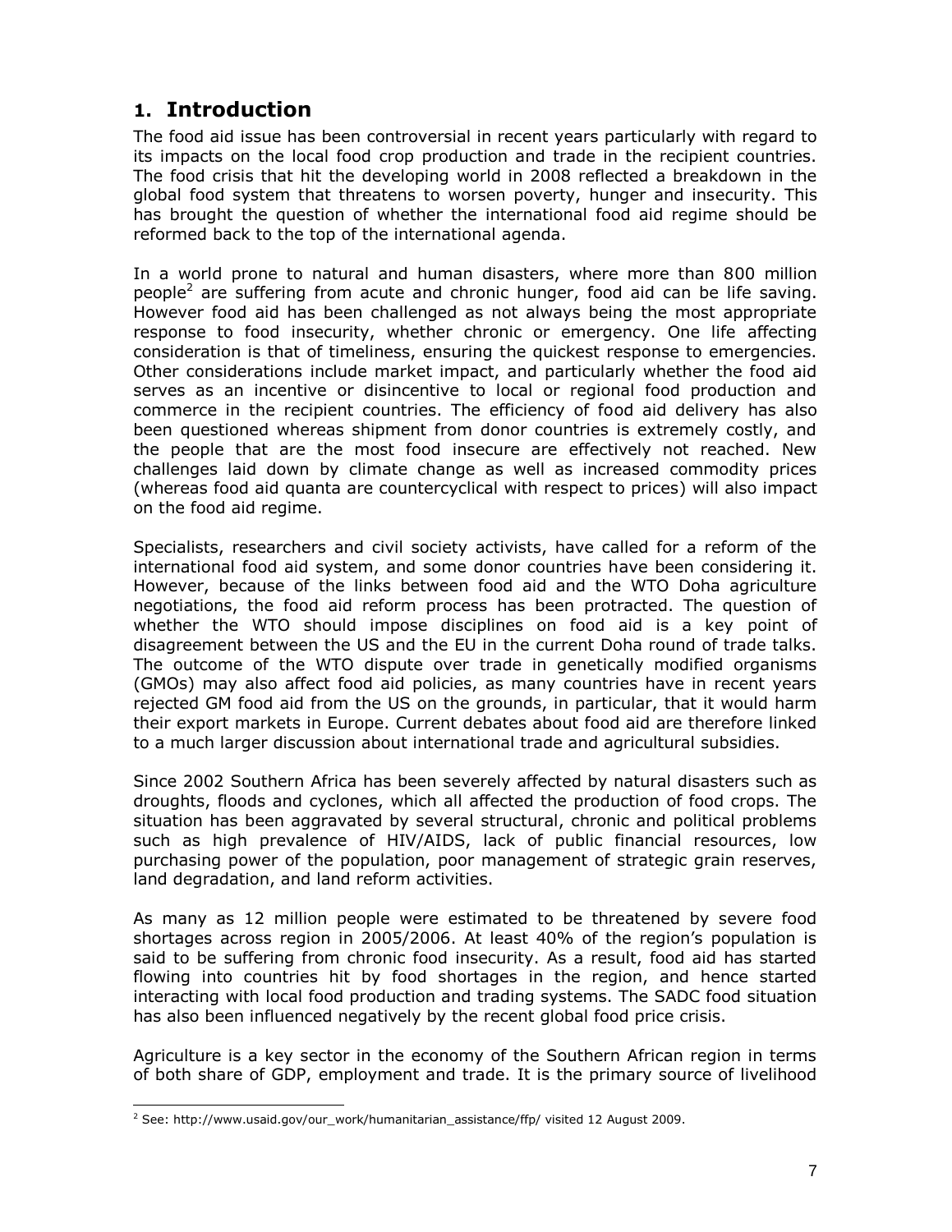for the majority of poor people who reside in the rural areas. It is a major source of government revenue for most countries. The agricultural sector is thus critical to the region as it plays a significant role in food security, job creation, poverty reduction, export revenue and rural development. It is crucial to prevent food aid from weakening it. On the contrary, the opportunity of making food aid a tool that contributes to unlocking the agricultural potential of the region to produce enough food for its people, enhancing its commercialisation capacities as well as creating jobs for rural poor people should be explored and promoted. It would then allow for truly building sustainable food security and reducing poverty.

The majority of farmers in Southern Africa are ill-equipped to address the issues relating to food aid despite the existence of a body of knowledge and information on the subject. This lack of knowledge and awareness prevents them from participating in the on-going discussions and to adopt positions that ensure them maximum benefit from the global reforms. Thus it is imperative that farmers in Southern Africa are first brought up to speed on these issues and secondly develop positions with respect to a food aid mechanisms addressing food needs without compromising local food production systems and trade in the region, and, on the contrary, promoting them. This paper aims to make a modest contribution in pursuing that end.

# **2. The Legal Basis for International Food Aid**

"It is therefore important to have commitment by cooperating partners in the context of the Food Aid Convention to make food aid available at all times." (Africa Group Submission to the WTO 2006)

#### **2.1. The concept of Food Aid internationally**

Food Aid can be described as having originated in the agricultural surplus disposal programmes of the Organization for Economic Cooperation and Development (OECD) countries in the post second world war period. It is described as the transfer of commodities (mainly grain) or payments close in nature, to developing countries as a form of development assistance<sup>3</sup> for the provision of food. Three broad categories of food aid can be distinguished under this description:

- 1. Emergency food aid: This is food aid used for humanitarian purposes in the wake of crises caused primarily by natural disasters or conflict.
- 2. Project food aid: This food aid is linked to specific development projects and is most often disbursed through NGOs. It may support initiatives like school feeding programmes or food provision in return for work schemes.
- 3. Programme food aid: This form of food aid is provided by donor governments to other recipient governments who then sell it on local markets or to NGO's and use the proceeds for funding development projects. This procedure is also known as monetised food aid and is often provided long term.

Note that very broad less focussed definitions of food aid are also used. For instance the FAO has offered that as none of the international treaties dealing with food aid contain an explicit definition of food aid, it may also be defined simply as

<sup>3</sup> Description as proposed by Trinity College Dublin, Ireland. Definition accessible via:

<sup>&</sup>lt;http:[//www.tcd.ie/iiis/policycoherence/index.php/iiis/development\\_c](http://www.usaid.gov/our_work/humanitarian_assistance/ffp/)ooperation/food\_aid> visited 16 March 2009.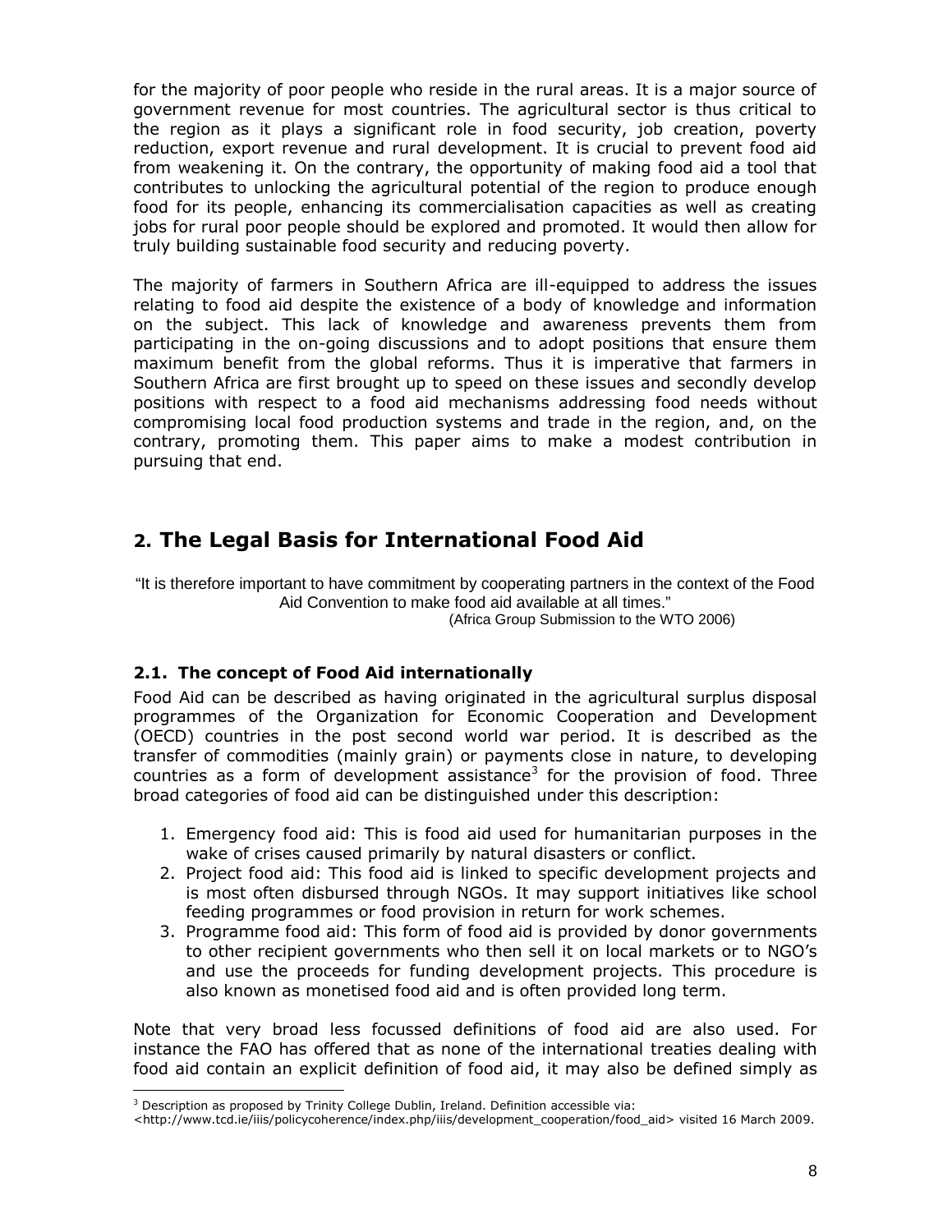an agreed list of international transactions in food that are considered to constitute food aid<sup>4</sup>. This paper adopts the former definition for purpose of clarity.

In the broader context food aid is related to the wider concept of 'food security'. Food security has traditionally served as a sustained argument for the exclusion of elements of agricultural trade from the application of some of the primary legal rules of the global trading system. Food security was defined by the 1996 World Food Summit of the FAO, which couched the term as follows in the World Food Summit Plan of Action:

'Food security exists when all people, at all times, have physical and economic access to sufficient, safe and nutritious food to meet their dietary needs and food preferences for an active and healthy life'.<sup>5</sup>

The World Food Summit Plan of Action also indicates that inadequate access to land, water, inputs, improved seeds and plants, appropriate technologies and farm credit; wars, natural disasters, and climate among other considerations can adversely affect food security. It recognises that while food aid may be provided to ease these circumstances, this tool is not a long term solution to the underlying causes of food insecurity. This being said it is recognised that it is important to maintain an adequate capacity in the international arena to provide food aid when it is required in response to emergency situations<sup>6</sup>. The question then arises as to what will constitute long term assurances of food security? The Plan suggests that increased production efficiently combined with 'food imports, reserves, and international trade' are appropriate tools to strengthen the food security position of a country. It is thus evident that food aid is just one of several instruments which can help to promote food security, and food aid is a temporary stop-gap response which should not crowd out more sustainably focussed long-vision tools in the quest to foster food security<sup>7</sup>.

In this quest to foster food security there are some key international regulatory mechanisms that address themselves to the topic of food aid. The discussion in this chapter will hence proceed to describe these regulatory mechanisms and later assess whether these food aid mechanisms are efficient.

#### **2.2. The international Food Aid Convention**

#### **2.2.1. Rationale and origin**

The Food Aid Convention (FAC) is arguably the most significant source of international food aid regulation in the global context. The importance of the FAC is that it is the only instrument under international law whereby donor countries have undertaken firm obligations to provide food aid. The FAC forms part of the International Grains Agreement (IGA) of 1995. The sister convention to the FAC is the Grains Trade Convention (GTC). The relationship is important because the existence of the FAC is tied to the existence of the IGA. The treaties are administered by the secretariat of the International Grains Council (IGC) based in London. The current FAC has its roots back in 1967 and its current incarnation is

<sup>4</sup> FAO Trade Policy Technical Note, 'Food aid in the context of international and domestic markets and the Doha Round', Policy note no. 8, FAO Rome 2005 at page 2.<br><sup>5</sup> 'World Food Summit Plan of Action'; FAO Rome, November 1996 at paragraph 1. Accessed via

<http://www.fao.org/docrep/003/w3613e/w3613e00.htm>on 17 March 2009.

<sup>6</sup> Ibid at paragraph 2.

 $<sup>7</sup>$  [Ibid at paragraph 5.](http://www.tcd.ie/iiis/policycoherence/index.php/)</sup>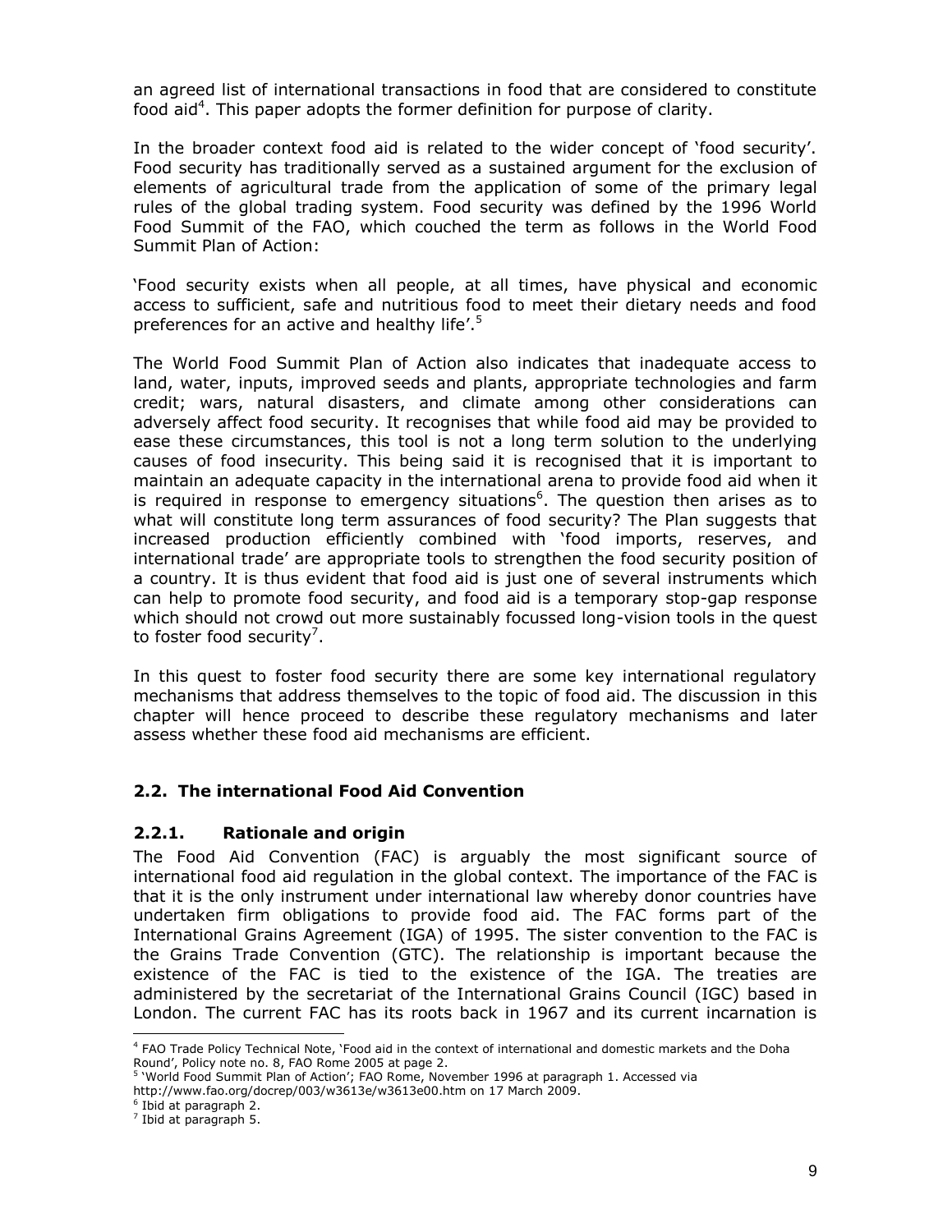the 1999 version which has been renewed up to the present date. The GTA has a longer history dating back to the formation of the Bretton Woods institutions and the GATT in the late 1940's. The International Grains Agreement of 1967 was intimately linked to the trading regime and was concluded in the context of the GATT's Kennedy Round. At that time several international commodity agreements were concluded with a view to managing international commodity trade. In the grain sector there was a tightening of grain market supply and thus with stocks available for use as food aid being low, an incentive for food aid donors to share their aid supply loads with other donor countries emerged. This explains the present day linkage between the IGC and the WTO<sup>8</sup> and the present sequencing of negotiations in the Fac to follow in tandem but subsequent to those of the Doha Development Agenda, as elaborated in paragraph 2.2.5. Historically the FAC took its lead from the GATT, and today this remains the position with the FAC now taking its lead from the WTO.

Related to the FAC, the GTC covers trade in wheat, maize, barley, sorghum and more recently oil seeds and rice. The GTC aims to foster international cooperation in the grain trade; to promote expansion, openness and fairness in the grains sector; to contribute to grain market stability and to enhance world food security. These aims are operationalised through market transparency, information collation, discussion and analysis as regards the international grain markets. All this is enabled by the IGC's status as an intergovernmental forum. Note that like the WTO, the IGC is not a United Nations (UN) body and operates independently of the UN system.

### **2.2.2. Objectives**

The objectives of this FAC are essentially two-fold<sup>9</sup>. Firstly to contribute to global food security and secondly to improve the ability of the international community to respond to food emergencies and other food needs of developing countries. In particular these two objectives will be fostered by:

- Making appropriate levels of food aid available on a predictable basis using the FAC.
- Encouragement in ensuring that the food aid is targeted at the alleviation of hunger (and poverty) of the most vulnerable groups.
- Providing food aid consistent with agricultural development in recipient countries.
- Maximising the impact, the effectiveness and quality of food aid granted so as to be a tool in support of food security.
- Providing a platform for coordination and information sharing on food aid matters.
- The pursuit of improved coherence between food aid and other policy instruments.

#### **2.2.3. Commitments**

In practice donors pledge to provide a minimum amount of food aid to developing countries in the form of grains and other eligible products each year. The members

 $^{\rm 8}$  The 1994 WTO Agreement on Agriculture still makes direct reference to the FAC in its Article 10.4.

<sup>&</sup>lt;sup>9</sup> Food Aid Convention 1999: Article 1.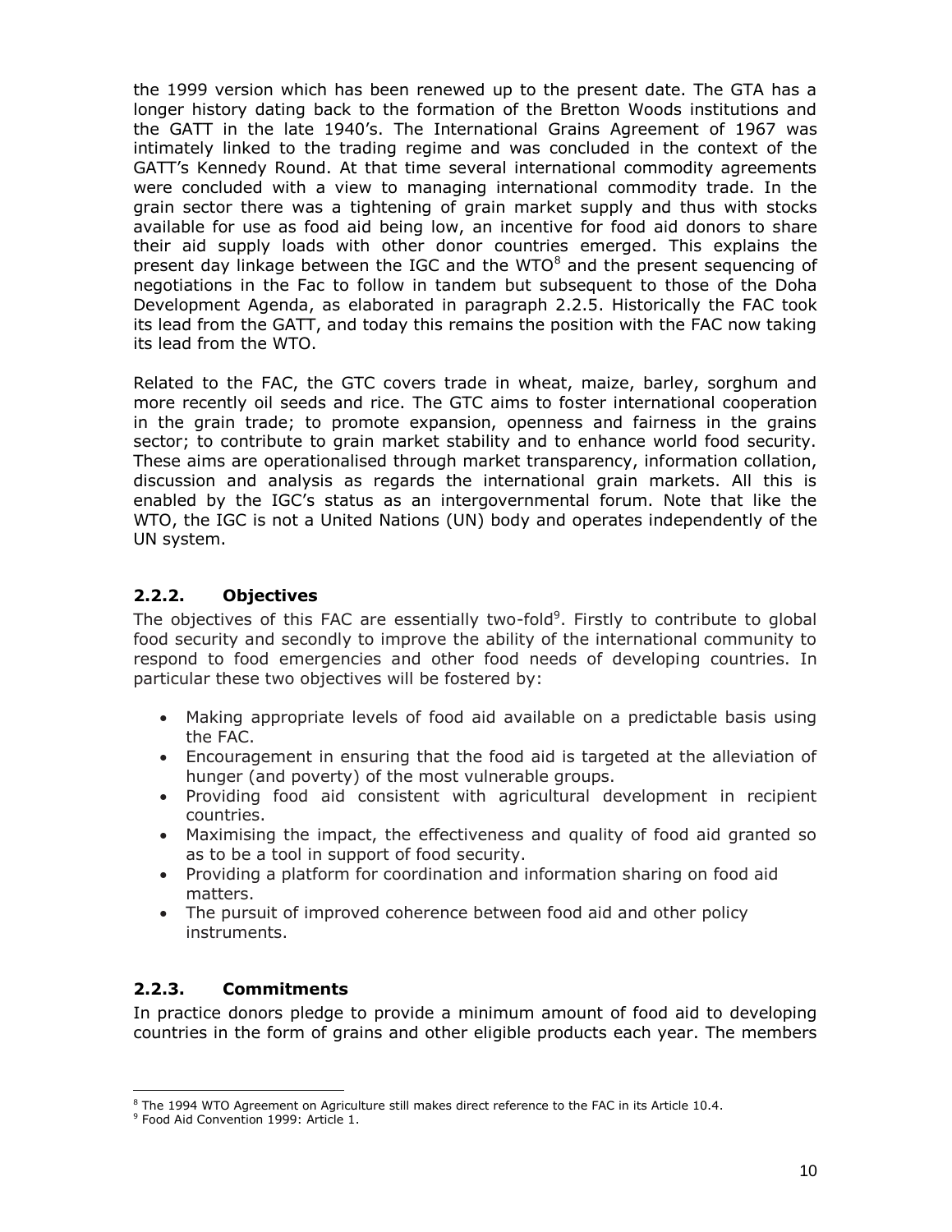of the FAC are Argentina, Australia, Canada, European Community (EC), Japan, Norway, Switzerland and the United States (US).

Given the area of impact of the undertakings under the FAC, African countries are glaringly absent in their participation under the Convention. The text of the convention itself defines what these quantities of donated food should be, and determines that all products provided must meet international quality standards, and be consistent with the dietary habits and nutritional needs of recipients. The pledges under the FAC are as follows:

| <b>FAC Member</b>  | <b>Food Aid Convention Commitments</b><br><b>Annual Aid Tons</b> | %    |
|--------------------|------------------------------------------------------------------|------|
| Argentina          | 35,000                                                           | 1%   |
| Australia          | 250,000                                                          | 5%   |
| Canada             | 420,000                                                          | 9%   |
| European Community | 1.320.000                                                        | 27%  |
| Japan              | 300,000                                                          | 6%   |
| Norway             | 30,000                                                           | 1%   |
| Switzerland        | 40,000                                                           | 1%   |
| USA                | 2,500,000                                                        | 51%  |
| Total              | 4,895,000                                                        | 100% |

(Source: FAC Article III (e))

These are minimum tonnages, and these are usually exceeded. The overall aim is to provide double this amount. The FAC's preamble and Article I stipulate that the objective is actually to commit at least 10 million tonnes of food aid annually. This is mainly in the form of grain but also includes other accepted food products suitable for human consumption, like rice, oil or sugar. An increasing proportion of FAC food aid is purchased locally within the recipient country or in neighbouring developing countries, supporting the agricultural sector and local food markets. These triangular transactions help to boost regional agricultural trade, while the rise in local purchases has greatly reduced the food aid component in international trade flows, according to the IGC. Note that countries not listed in the above table can still provide food aid; they simply do not have a treaty obligation to do so.

The advantage of this formalised treaty is that FAC members make food aid available to developing countries with the greatest needs on a predictable basis, and theoretically this is not related to fluctuations in world food prices and supplies.

## **2.2.4. The Food Aid Committee (Fac)**

To achieve greater efficiency in food aid operations there is an emphasis on the monitoring and evaluation of the impact and effectiveness of food aid operations. Rules 9 and 10 of the FAC requires each member report of each of its food aid operations which form part of its treaty contributions including those channelled through international organizations or NGO's. The FAC is operationalised through a food aid committee (Fac) which consists of all parties (signatories) to the FAC. It is these donor members, distinct from observers, who operate the tactical side of the business, mainly by exchanging information on food aid needs and operations. The Fac monitors the performance of its members' undertakings under the Convention,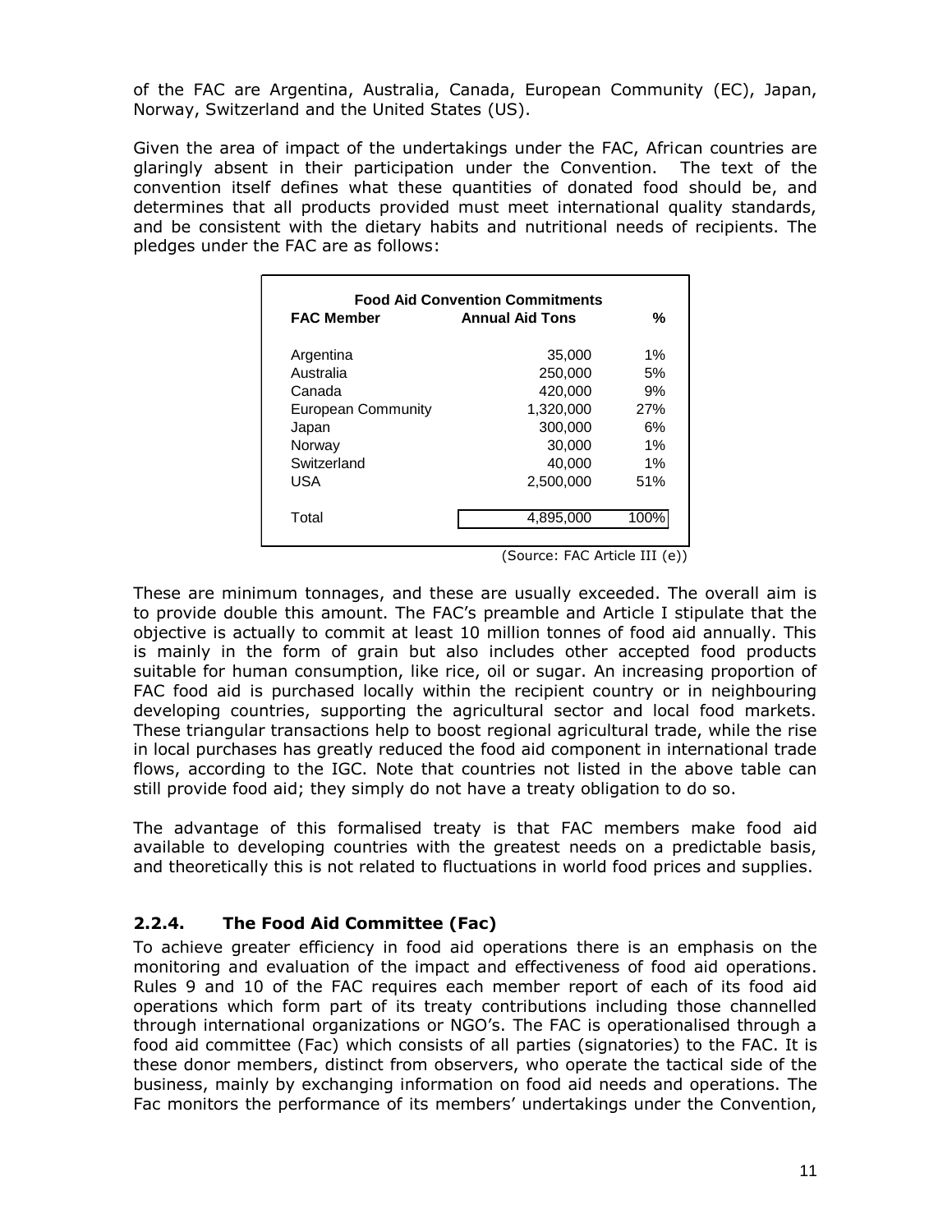on the basis of records maintained by the IGC Secretariat. Information supplied under Rule 9 is detailed in a 12 point reporting list and ranges from information on price to details of third country purchases done using cash donations. It shares information on policy developments affecting food aid and discusses the world food situation and prospects in developing countries. It also considers ways in which donors' aid efforts may best achieve their objectives, with emphasis on the evaluation of world food needs and on the effectiveness and impact of food aid operations on those receiving the food aid.

The Fac holds two meetings a year in June and December. The Fac sessions may also be attended by invited observers from international organisations concerned with food aid. These include the UN Food and Agriculture Organisation (FAO), the World Food Programme (WFP), the World Trade Organisation (WTO), the Organisation for Economic Cooperation and Development (OECD) and the UN Conference on Trade and Development (UNCTAD). Countries party to the IGC can also request observer status at these meetings $^{10}$ .

Notable in recent times is the participation at Fac meetings of government observers from some new potential members. South Africa has been the only African country to show an interest in this regard, and has been admitted as an observer to the proceedings on several occasions since July 2004. The Secretariat has felt encouraged by this 'new' interest.

#### **2.2.5. Latest developments, debates & discussions**

The most recent meeting of the Food Aid Committee was in December 2008. It dealt with the ongoing business under the Convention but was preceded by two days of informal meetings in order for FAC members to share ideas on the objectives and form of a new Convention on food aid. At this informal discussion it was confirmed that the FAC would take its cue from the WTO and that any formal negotiations would have to take into account the outcome of the ongoing WTO agriculture negotiations. It was agreed that there is indeed space to improve the operation of the Fac under the existing FAC, notably as regards information exchange and the coordination of donor activities. In looking to a future incarnation of the FAC, the Fac members agreed to explore how the FAC could be improved by expanding the list of eligible products for donation and reviewing some of the procedural rules. The example was cited of donations of fortified products and micronutrients being added as eligible products in addition to the present grains, pulses, oil, root crops, sugar and milk powder. The Committee is said to be holding more discussions in 2009 ahead of the June 2009 official FAC session. In deference to the decision to await progress from the WTO negotiations it was agreed that the FAC of 1999 (as extended) should be renewed for yet another term to be decided and made effective from 1 July 2009<sup>11</sup>. It is notable that resigning the FAC has been on ice as it were since June 2004 based on the premise that the WTO negotiations need to set the pace and that the FAC can then take its lead from the WTO. This is reminiscent of the birth of the FAC during the Kennedy trade round of the late 1960's. Note also that the linkage between the FAC and the WTO is

 $10$  South Africa has participated in the FAC using this method of attendance, being a long standing member of the IGC. The fact that South Africa had itself become a modest donor also played a role. This participation is discussed later.

 $11$  'Meeting of the Food Aid Committee' FAC Press Release 16 December 2008 available at

http://www.igc.org.uk/en/aboutus/pressreleases/prfac.aspx accessed 16 March 2009.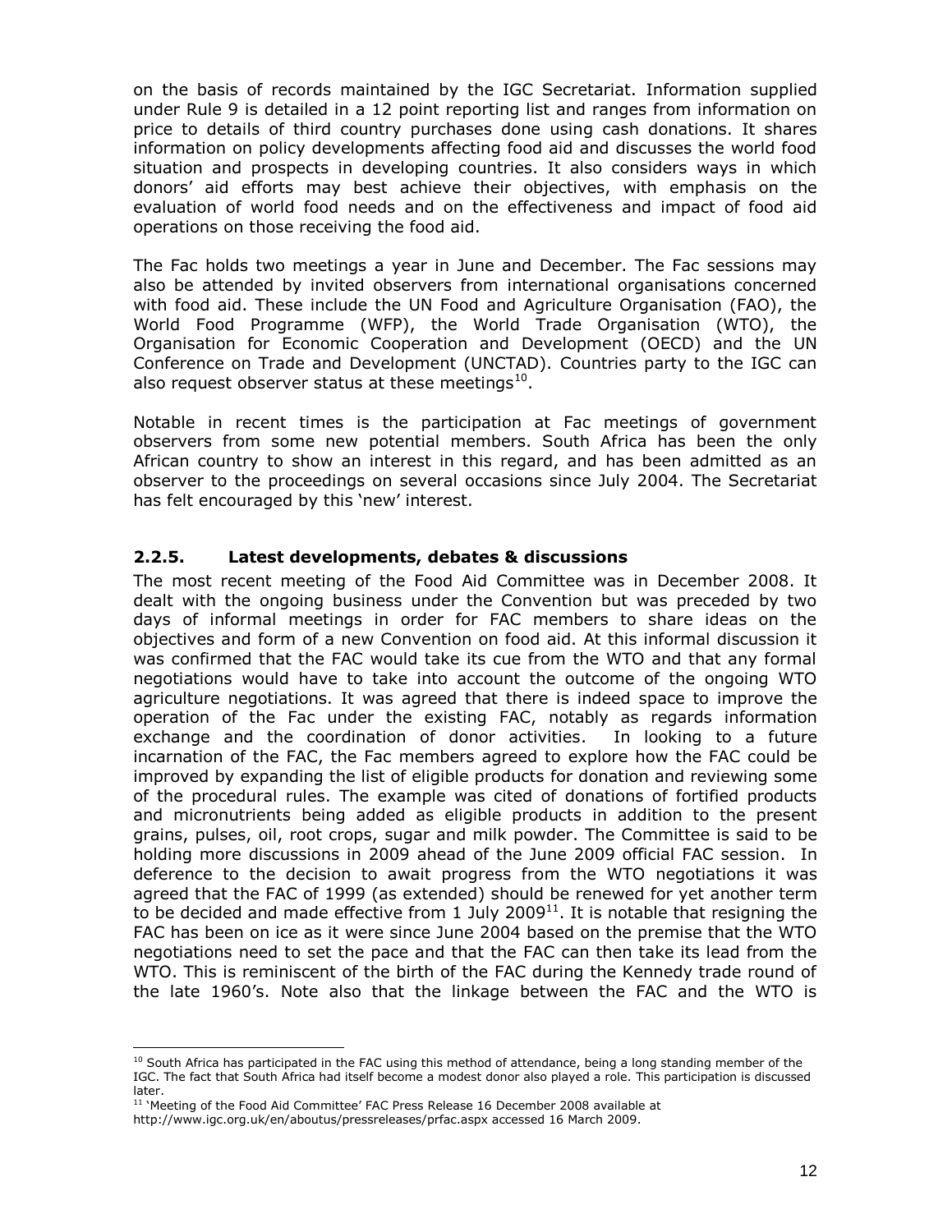emphasised by an exchange of letters of understanding as between the FAC and the  $WTO<sup>12</sup>$ .

The FAC is not only cross linked to the WTO, but also to the FAO. In this regard note that Article IX of the FAC makes reference to the requirement that food aid transactions are executed so as to be consistent with the FAO's 'Principles of Surplus Disposal and Consultative Obligations' (CSSD). The CSSD is thus discussed in the following section.

### **2.3. The FAO Consultative Subcommittee on Surplus Disposal**

The origin of the FAO Consultative Subcommittee on Surplus Disposal (CSSD) harks back to 1954. Unlike the FAC the CSSD includes both donor and recipient developing country governments among its members, with a number of international organizations and NGOs, notably the International Federation of Agricultural Producers (IFAP), being admitted. This immediately raises an opportunity in that SACAU might evaluate what influence it may bring to bear on the CSSD through its own membership of the International Federation of Agricultural Producers.

The CSSD constructed what are known as the FAO's 'Principles of Surplus Disposal<sup> $13$ </sup> (the Principles). It should be stated upfront that this is a non-binding code of good practice for food aid transactions. According to the FAO these Principles look to ensure that agricultural commodities which are exported on  $\frac{1}{4}$  concessionary<sup>14</sup> terms result in additional consumption for the recipient country and do not displace normal commercial imports. Likewise domestic production should not be discouraged or otherwise adversely affected. The Principles are not a binding instrument and they do not represent a commitment but only intent by signatory countries. They assist governments to focus on their responsibilities as parties to concessionary transactions and to avoid the potential for disagreements. The interests of food aid recipients are safeguarded by the Principles which emphasize the importance of increasing consumption rather than restricting supplies. The interests of exporting countries are protected by the undertaking that such disposals should be made without harmful interference with normal patterns of production and international trade; by assurances against resale or transhipment of commodities supplied on concessionary terms.

It is notable that the Principles are specifically referred to in Article 10.4 of the WTO Agreement on Agriculture together with the reference to the FAC.

In practice, the CSSD addresses programme food aid where aid is given through untargeted government to government transfers. In contrast, project and emergency food aid (usually targeted to vulnerable groups, linked to humanitarian or development activities, and carried out by NGOs or the WFP) are generally regarded as additional to commercial exports. Because it operates under the umbrella of the FAO's Committee on Commodity Problems it is able to draw on the FAO's expertise on agricultural trade, food aid, and food security. However, the

 $12$  Copies of these letters are appended to the actual text of the FAC 1999.

<sup>&</sup>lt;sup>13</sup> 'A Guide for Members of the FAO Consultative Subcommittee on Surplus Disposal'; FAO, Rome 2000 at page 7. The description is paraphrased from this source.

<sup>&</sup>lt;sup>14</sup> 'Concessional': Terms relating to price or to other conditions of sale or payment more favourable than those [obtainable in the open market.](http://www.igc.org.uk/en/aboutus/pressreleases/prfac.aspx)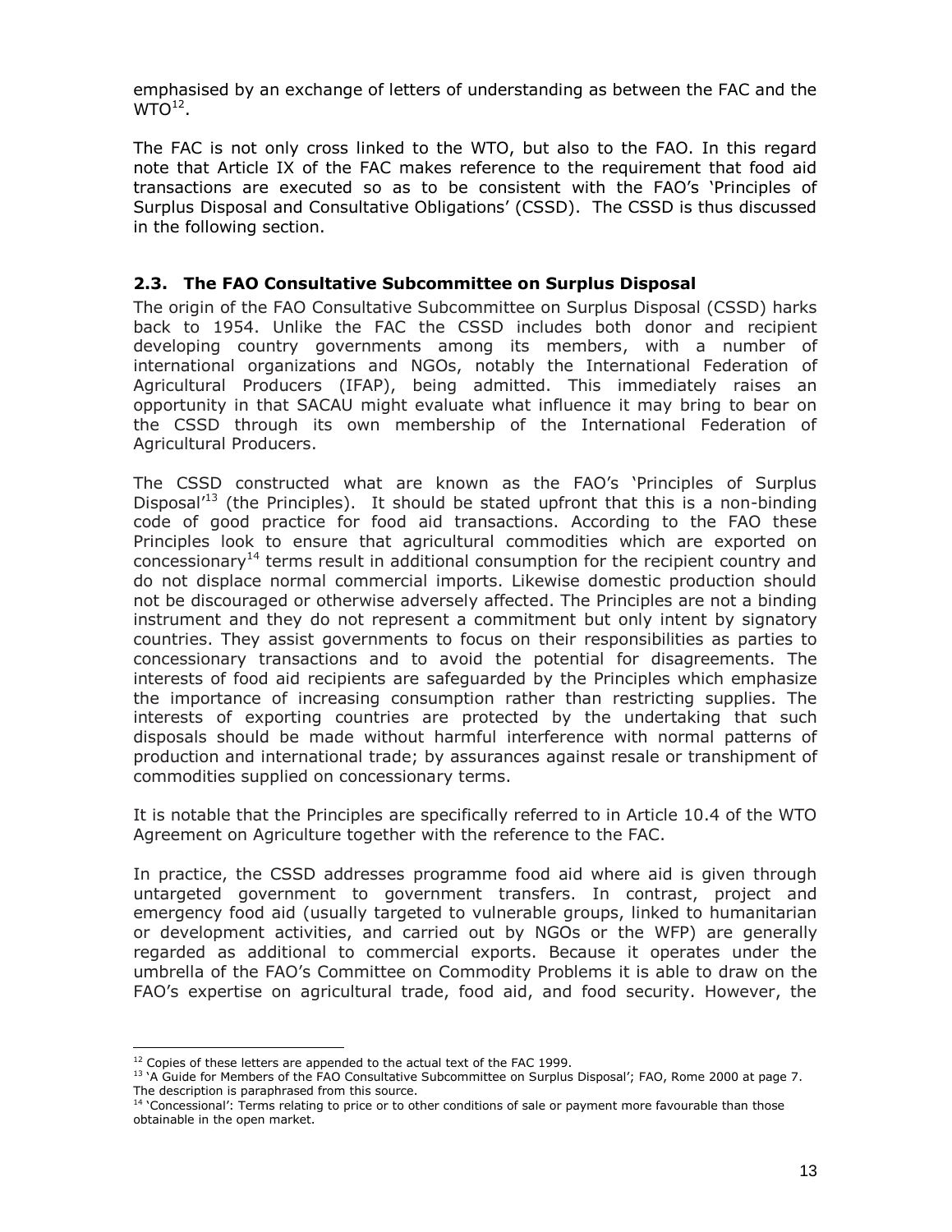Principles of Surplus Disposal are non-binding commitments and, like the FAC, the CSSD has no enforcement powers.

A further concept of the FAO's CSSD to consider here are the 'Usual Marketing Requirements' (UMR's). The UMR is a commitment by the recipient country of food aid to maintain a normal level of commercial imports of the same commodity and is based on a rolling average of the last five years of commercial imports. Its aim is to ensure that food aid results in additional consumption and that there is no adverse impact on commercial trade. UMRs are thus required to be negotiated between the supplying and recipient countries and included as part of their contractual arrangement in any case in point involving these concessionary transactions. The UMR concept primarily safeguards the interest of donor countries. It is interesting that the FAC, post 1995, ceased to mention the UMRs. The provision addressing the issue simply provides that food aid transactions must be carried out consistently with the FAO 'Principles of Surplus Disposal and Consultative Obligations<sup>15</sup>. Thus the inclusion of UMR provisions in food aid agreements between donor and receiving countries is not a requirement under international law, however it is not prohibited either.

#### **2.4. The World Trade Organization**

The WTO has assumed a primary role in the food aid arena as food aid is closely linked to trade, as was evident in looking at the FAC and FAO structures earlier. In addition we noted that the revision of the primary international food aid instrument, the FAC, is being held on ice pending progress in the Doha Round of trade negotiations. One of the reasons why the WTO has developed a prominence in the food aid arena is because it has a binding and enforceable dispute settlement system which is absent in the FAC and the FAO $^{16}$ . In addition to its WTO unique provisions, the WTO's legal text does also make cross reference to both the FAC and the FAO treaties within its texts, thus confirming the authority of the WTO to deal across the three treaties in a manner of speaking. The two places where food aid is notable in the WTO aquis is firstly under the Agreement on Agriculture and secondly in the 'Decision on Measures Concerning the Possible Negative Effects of the Reform Programme on Least-Developed and Net Food-Importing Developing Countries'. These are now discussed in turn.

#### **2.4.1. The Agreement on Agriculture**

When the WTO Agreement on Agriculture was negotiated food exporting countries were suspicious that international food aid might be used by some large subsidy using countries as a ruse to avoid their reduction commitments on export subsidies, which were essentially prohibited save for those scheduled. The essence of the concern is that the distinction between food aid and commercial sales can be unclear and it may happen that a country claims to be providing food aid while it is really exporting food at a subsidized price, on what would be a purely commercial sale absent of the subsidy. It is for this reason that Article 10 on the prevention of circumvention of export subsidy commitments found its way into the agreement. The aim was to ensure that there was no foul play while at the same time

<sup>16</sup> Note for instance that in the WTO's US Upland Cotton dispute 'export credits' which may be partly food aid related were ruled as illegal export subsidies. See WTO documents: WT/DS 267/R 8 September 2004 & WT/DS 267/AB/R 3 March 2005 at final findings. No WTO dispute to date has directly addressed illegal food aid as such.

 $15$  See Article IX (e)(ii) of the FAC 1999.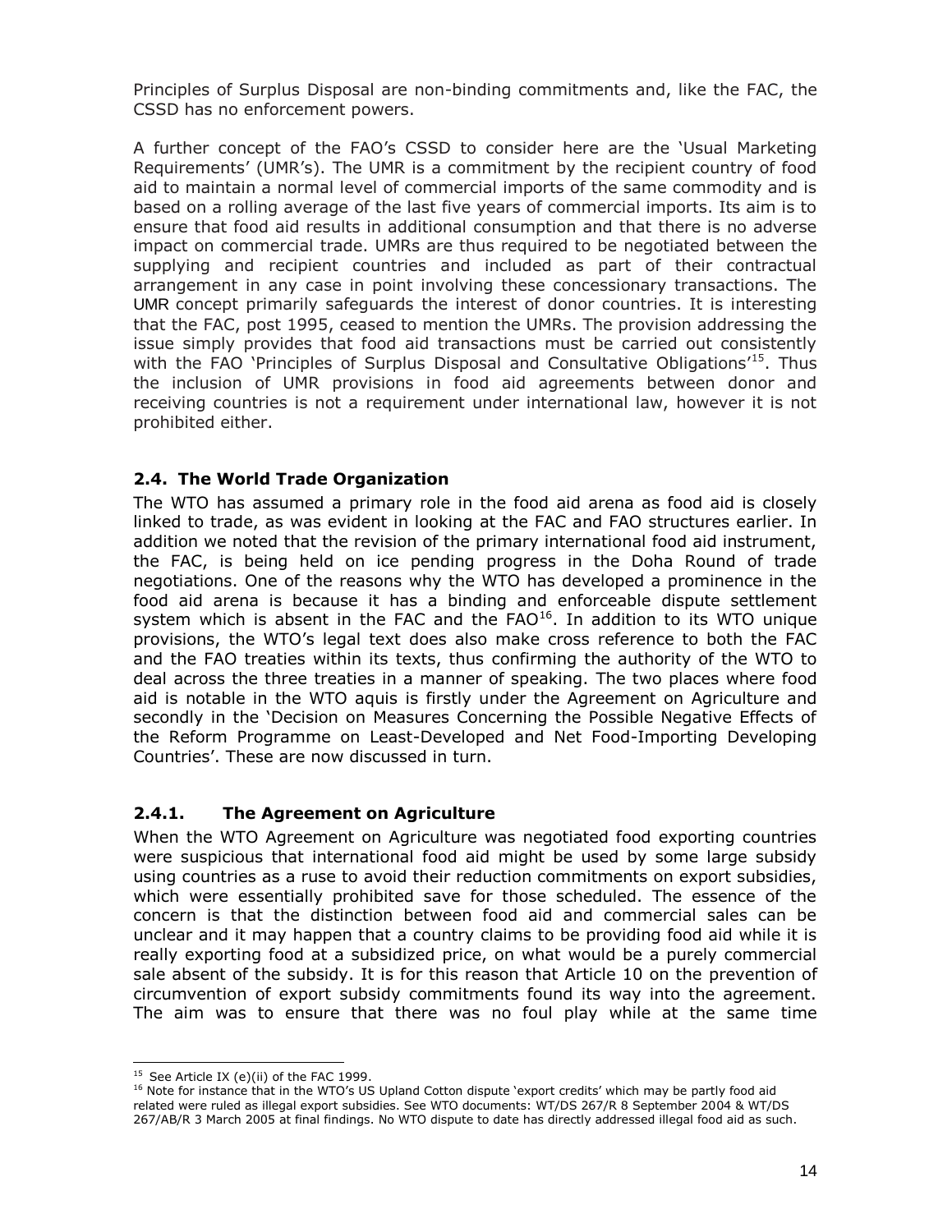recognising that there was a perfectly legitimate role for  $aid^{17}$ . The text of Article 10.4 of the Agreement on Agriculture is directly addressed at food aid donors and lists 3 conditions that they must adhere to. Interestingly the text makes cross reference to the FAC and to the FAO and thus includes their disciplines by way of borrowing and subsuming these disciplines. In short:

- 1. Donors cannot 'tie' (that is conditionally connect) international food aid directly or indirectly to commercial exports to the recipient country.
- 2. Food aid transactions, including aid which is monetized, must adhere to the FAO's 'Principles of Surplus Disposal and Consultative Obligations' and the system of UMRs.
- 3. The food aid must be provided to the extent possible fully in grant form or on terms 'no less concessional' than those provided for in Article IV of the Food Aid Convention  $1986^{18}$ .

It is thus evident that the WTO Members decided not to reinvent food aid disciplines but to use the existing international architecture as it pertained to providing disciplines on trade. The implication for Africa is that trade rules are determined not only at the WTO but have been outsourced to the FAC and the  $FAO<sup>19</sup>$ . Tripartite participation at all three these forums are this required if a country is to pursue a holistic domestic food aid policy.

In addition to this Article 10.3 is also informative in assigning the burden of proof in instances where there is suspicion of export subsidy commitments being flaunted. The provision requires that a country claiming that a quantity of a food product exported in excess of its reduction commitment levels is not subsidized (as would be the case for food aid shipments), that exporter has the onus to establish that no export subsidy has been granted in respect of the quantity of exports in question. This is a stringent provision as the onus is squarely on the exporter to justify the claim that he remains within his WTO obligations.

#### **2.4.2. Decision on Least-Developed & Net Food-Importing Countries**

The preamble to the Agreement on Agriculture states that 'commitments under the reform programme should be made in an equitable way [..] taking into account the possible negative effects of the implementation of the reform programme on leastdeveloped and net food-importing developing countries'. This is then addressed in substance in Article 16 where the link is made to the so-called 'Decision'<sup>20</sup>. The text states that developed countries must take actions provided for in the 'Decision on Measures Concerning the Possible Negative Effects of the Reform Programme on Least-Developed and Net Food-Importing Developing Countries'. (LDC's & NFIDCs).

<sup>&</sup>lt;sup>17</sup> This is supported by a reading of the preamble to the Agreement on Agriculture which indicates that 'commitments under the reform programme should be made in an equitable way among all Members, having regard to non-trade concerns, including *food security* and the need to protect the environment' [emphasis added].  $18$  The 1986 FAC today equates to the 1999 FAC as currently renewed to July 2009.

 $19$  The concern that a government's donations of food aid could be motivated more by a desire to promote domestic prices and dispose of a domestic surplus than in response to genuine need of the receiving country is not new. Indeed, it was in response to such concerns that donor country members of the FAO adopted the Principles of Surplus Disposal and Consultative Obligations in 1957. The objective of the Principles was to try to ensure that food aid resulted in additional consumption rather than displacing commercial transactions – which also became part of the mandate for the DDA negotiations on food aid. This was, for many in the negotiations, the primary concern because commercial displacement means other supplying countries lose out. Therefore, it is commercial displacement in non-emergency situations which has been the main target of food aid disciplines.

<sup>20</sup> 'Marrakech Ministerial Decision on Measures Concerning the Possible Negative Effects of the Reform Programme on Least-Developed and Net Food-Importing Developing Countries'; WTO Document WT/GC/62/G/AG/13, June 2002, Geneva.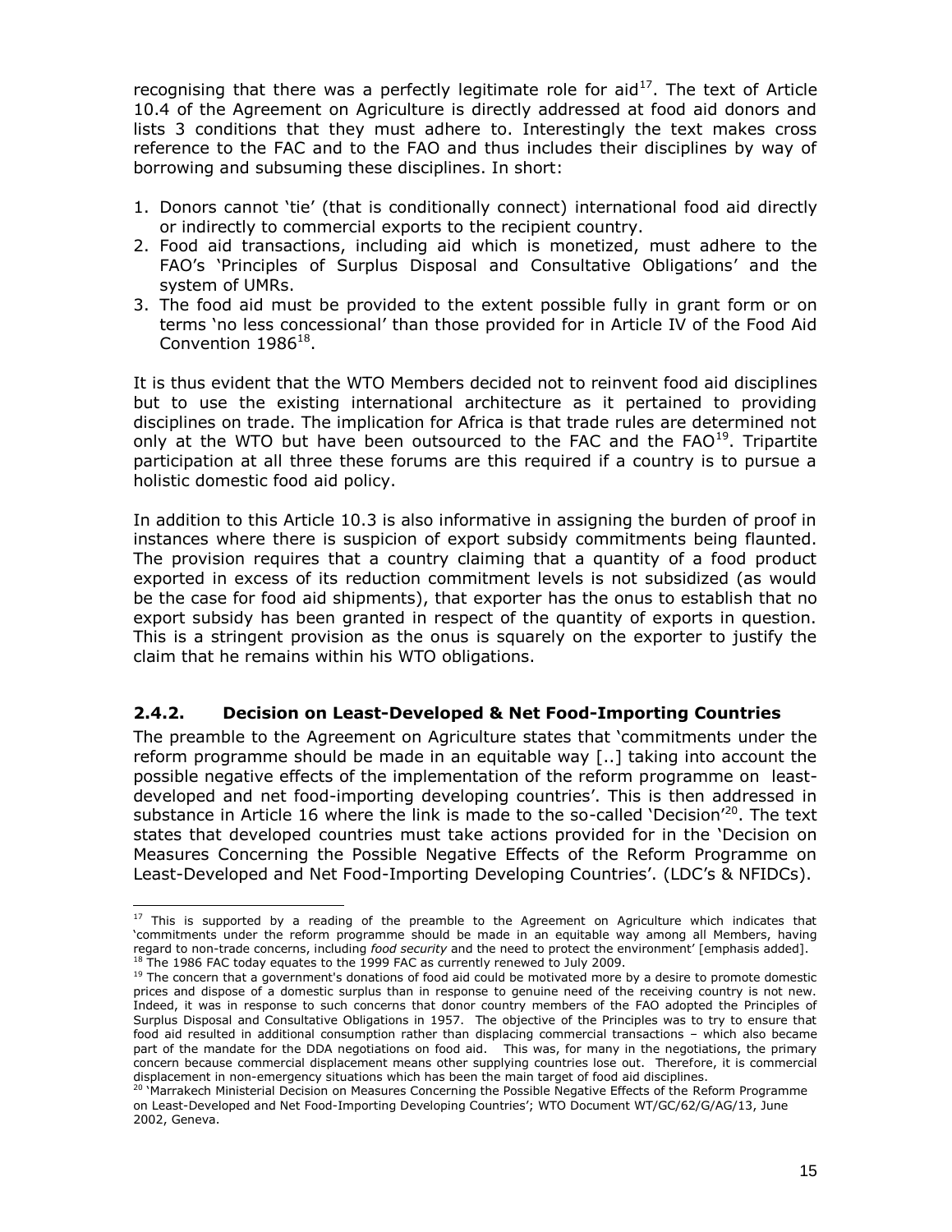Essentially in the Decision it is recognised that while the implementation of the Uruguay Round will generate increasing opportunities for trade expansion, in the scheduled reform programme LDCs and NFIDCs may experience constraints in the availability of adequate supplies of basic foods. It is this concern that the Decision serves to address. The Decision has three main thrusts. It determines that:

- 1. There will be a review the level of food aid established periodically under the FAC and to initiate negotiations' in the appropriate forum to establish a level of food aid commitments sufficient to meet the legitimate needs of developing countries.
- 2. Guidelines are established to ensure that a growing part foods aid is provided to LDCs and NFIDCs in full grant form in line with the FAC.
- 3. Full consideration under donor aid programmes should be given to requests for technical and financial assistance to LDCs and NFIDCs to improve agricultural productivity and related infrastructure.

It is notable that the Decision does not infer any firm obligations. It is perhaps for this reason that it has not been very effective. Desta for example reasons that the encouragement for donors to give consideration in the aid programmes to the requests of LDCs and NFIDCs is not subject to any multilateral monitoring and there is a complete lack of information on it. He adds that it is unclear that any LDCs or NFIDCs have ever made any requests under the Decision. He forms an opinion that points to the overall experience with the Decision as being unsatisfactory<sup>21</sup>.

Desta also remarks that the failure of the WTO set disciplines governing the export credits<sup>22</sup> has rendered the obligation to ensure differential treatment in favour of LDCs and the NFIDCs irrelevant. The reason is that as long as no such agreement is reached on the practice of agricultural export credits, the legality of export credits used for food aid purposes within the parameters of 'concessionality' prescribed in the relevant provisions of the Food Aid Convention remains out of question. Also the concept of differential treatment for the benefit of these countries does not arise from the outset because the primary treatment (the rule on export credit) is not established<sup>23</sup>. These comments and others indicate that food aid in the WTO is an issue that requires further negotiating effort under the Doha Development Agenda negotiations. We will thus proceed to examine these negotiations in brief.

### **2.4.3. The Doha Negotiations**

In looking ahead we see that although the elimination of commercial displacement is the primary objective, all food aid deliveries, both emergency and nonemergency, will be subject to some basic provisions such as the food aid being needs driven, provided in fully grant form, not tied to commercial exports of agricultural or other goods and services and not linked to market development objectives. These disciplines, which are important for many WTO Members, simply underlie the fundamental rationale and purpose of food aid and that food aid should not be used as a means to profit in other areas of international trade; i.e. food aid should not be used as a means to develop market share via increased access to one country's product which gains a foot hold with local consumers who then purchase

<sup>&</sup>lt;sup>21</sup> Desta MG: 'Food Security and International Trade Law: An Appraisal of the WTO Approach'; Journal of World Trade, volume 35 no 3 of 2001, Kluwer Law International, The Hague, at pages 449-468.

<sup>&</sup>lt;sup>22</sup> As set out in Article 10.2 of the WTO Agriculture Agreement.

<sup>&</sup>lt;sup>23</sup> Ibid. footnote 21.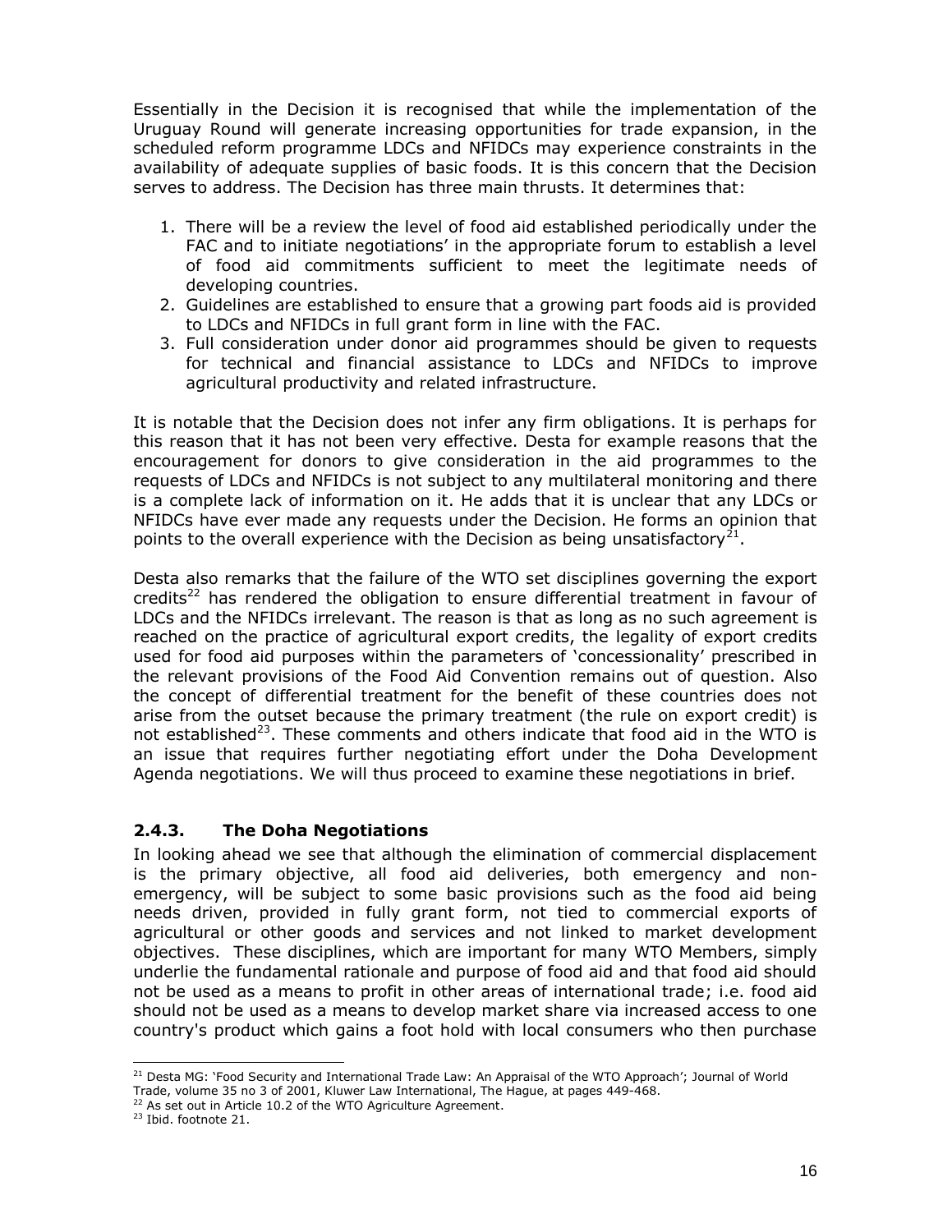the good, or tied to the provision of the purchase of other goods and services in the donor country. An explanation on relative levels of trade distortion by different types of food aid is provided in Annex 5.

According to the WTO Secretariat, surveyed in this study, food aid has been one of the more controversial issues in the WTO Doha negotiations on agriculture. To some extent this was based on substantive issues as some WTO Members sought to restrain what they considered to be the circumvention of export subsidy commitments by the US through large quantities of food aid donated in-kind. But, to some extent some countries' positions were political as they were giving up export subsidies and wanted to make sure others made equivalent commitments for any export support provided through food aid, export credits and exporting state trading enterprises. However, nobody wanted to create a situation where new WTO disciplines could restrict future food aid transactions. To ensure that the new disciplines do not create problems for genuine food aid, WTO Members reaffirmed their commitment to maintaining adequate levels of food aid and that the food aid disciplines do not unintentionally impede the delivery of food aid provided to deal with emergency situations.

#### **2.4.3.1. Food aid in the Hong Kong Ministerial Declaration**

The legal basis upon which the current WTO initiatives on food aid reform are based, can be found in the text of the 2005 Hong Kong Ministerial Declaration. The Food Aid topic was included in the preamble to the Declaration under the text that deals with the elimination of export subsidies. In Hong Kong it was decided to ensure the elimination of all forms of export subsidies and on export measures with equivalent effect to such subsidies. The greatest stride in the negotiations post the launch of the Doha Round in 2001 was that a specific end date for the elimination of export subsidies would be the end of  $2013^{24}$ . In this context the same paragraph of the Hong Kong text also indicates that:

'On food aid, we reconfirm our commitment to maintain an adequate level and to take into account the interests of food aid recipient countries. To this end, a "safe box" for bona fide food aid will be provided to ensure that there is no unintended impediment to dealing with emergency situations. Beyond that, we will ensure elimination of commercial displacement. To this end, we will agree effective disciplines on in-kind food aid, monetization and reexports so that there can be no loop-hole for continuing export subsidization. The disciplines on export credits, export credit guarantees or insurance programmes, exporting state trading enterprises and food aid will be completed by 30 April 2006 as part of the modalities, including appropriate provision in favour of least-developed and net foodimporting developing countries as provided for in paragraph 4 of the Marrakesh Decision.'

This concept is then described in the Hong Kong agriculture annex  $L^{25}$  in greater detail as follows $26$ :

'There is consensus among Members that the WTO shall not stand in the way of the provision of genuine food aid. There is also consensus that what is to be eliminated is commercial displacement. There have been detailed and intensive discussions, some of which have even been text-based, but not to a point where a consolidated draft text could be developed. This has been precluded by Members clinging to fundamentally disparate

<sup>&</sup>lt;sup>24</sup> 'Ministerial Conference Sixth Session Hong Kong, 13 - 18 December 2005'. WTO document:

WT/MIN(05)/W/3/Rev.2 of 18 December 2005 at paragraph 6.

<sup>25</sup> The view of the WTO Secretariat is that it is likely that, possibly with some amendments, the proposed language

in Annex L of the draft modalities text would be a replacement for the Article 10.4 of the Agreement on Agriculture. <sup>26</sup> Ibid footnote 24 in Annex A at paragraph 14.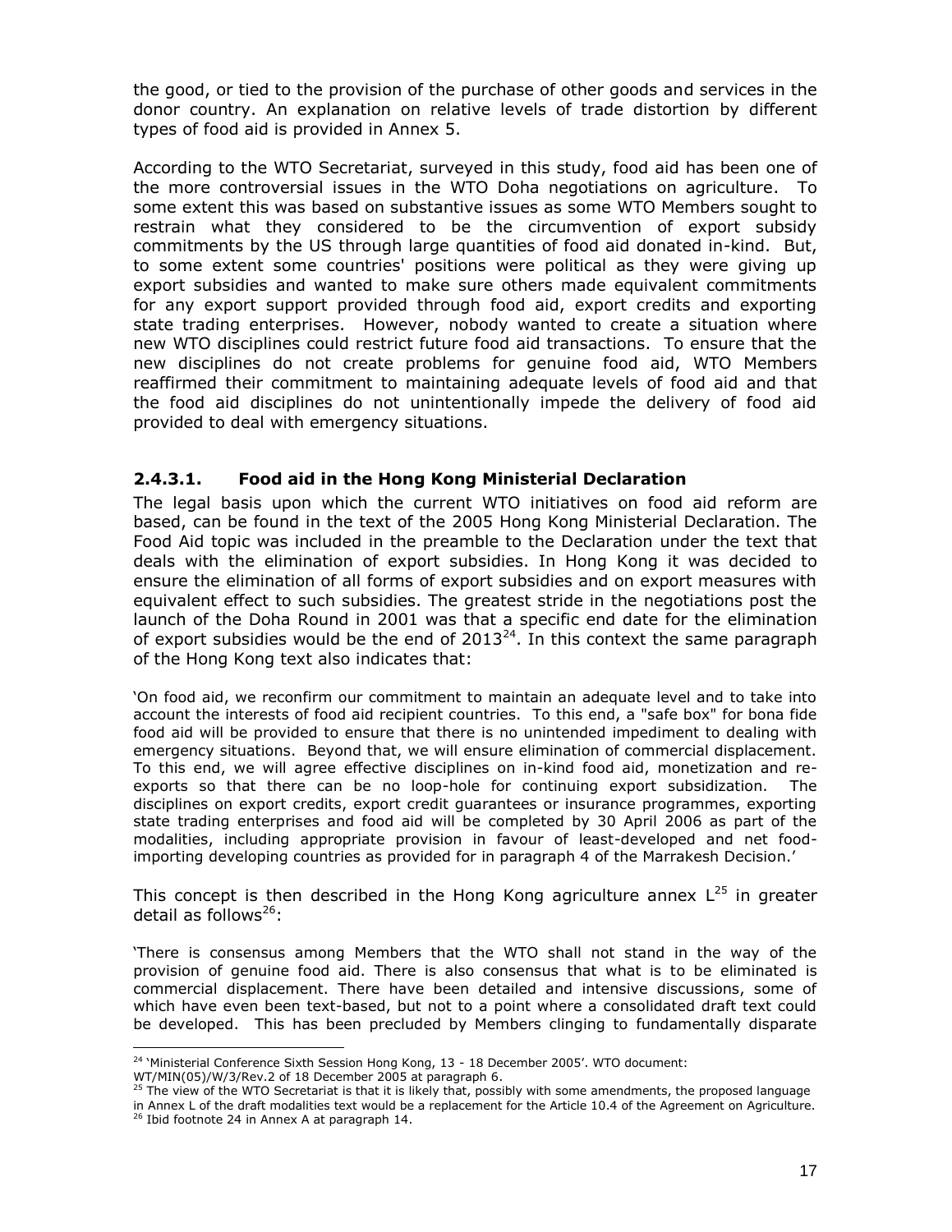conceptual premises. There are proposals that in the disciplines a distinction should be made between at least two types of food aid: emergency food aid and food aid to address other situations. However, there is not yet a common understanding where emergency food aid ends and other food aid begins, reflecting concerns that this distinction should not become a means to create a loophole in disciplines. A fundamental sticking point is whether, except in exceptional, genuine emergency situations, Members should (albeit gradually) move towards untied, in-cash food aid only, as some Members propose but other Members strongly oppose.'

The negotiations in Hong Kong leading to this position were not easy and in many respects reflected a classic divide between North and South, rich and poor. This can be gleaned from a press release issued in Hong Kong by the LDC Group<sup>27</sup>:

'If the EU and the US were fighting to see who delivers the most sustainable and least disruptive food aid as proposed by the beneficiaries, LDC's would consider the fight over their empty stomachs as an honourable affair. As things stand the LDC's consider the current battle as another excuse for the two not to deliver on the promises of the Doha Development Agenda.'

Arguably the three most controversial issues within the food aid dossier have been the 'definition' of circumstances that would allow food aid to be provided in emergency situations; ensuring there is no commercial displacement caused by food aid in non-emergency situations (the potential for commercial displacement is much less in emergencies anyway); and monetization of food aid. While the first issue primarily relates to ensuring genuine food aid in emergency situations (as opposed to deliveries for the purpose of circumventing other disciplines), it is the last two situations that WTO Members have been concerned to ensure that nonemergency food aid does not have negative consequences for other producers or traders. In this respect, even food aid recipients have been cognisant of the negative impact of commercial displacement, either via the supply of physical commodities or through monetization. These concepts are encapsulated in the Hong Kong text.

The other issue that is of importance is 'monetization' where there are sales of inkind aid in the recipient country. Some NGOs use monetization, to some extent at least, for finance to help run their development and aid programmes while some governments use it to obtain budgetary support. Thus, restrictions on monetization may have significant implications for future food aid programmes. Many WTO Members acknowledge, and some object to, the negative impact that monetization can have in the recipient country (e.g. increasing competition for domestic producers, lowering domestic prices and displacing sales of domestic products which impacts on the income of domestic producers). But, some others have stated that monetization is at times necessary to ensure that development aid programmes are able to proceed. As a result, certain exceptions have been provided for LDCs and net food-importing developing countries whereby monetization may be available for nutritional requirements, internal transportation and delivery of food aid, or the procurement of agricultural inputs to low income or resource poor producers.

<sup>&</sup>lt;sup>27</sup> 'Food Aid: EU and US Fight over LDC's empty stomachs' LDC Group Press Release - Office of the LDC Coordinator, 14 December 2005. Copy on file with the authors, single page document.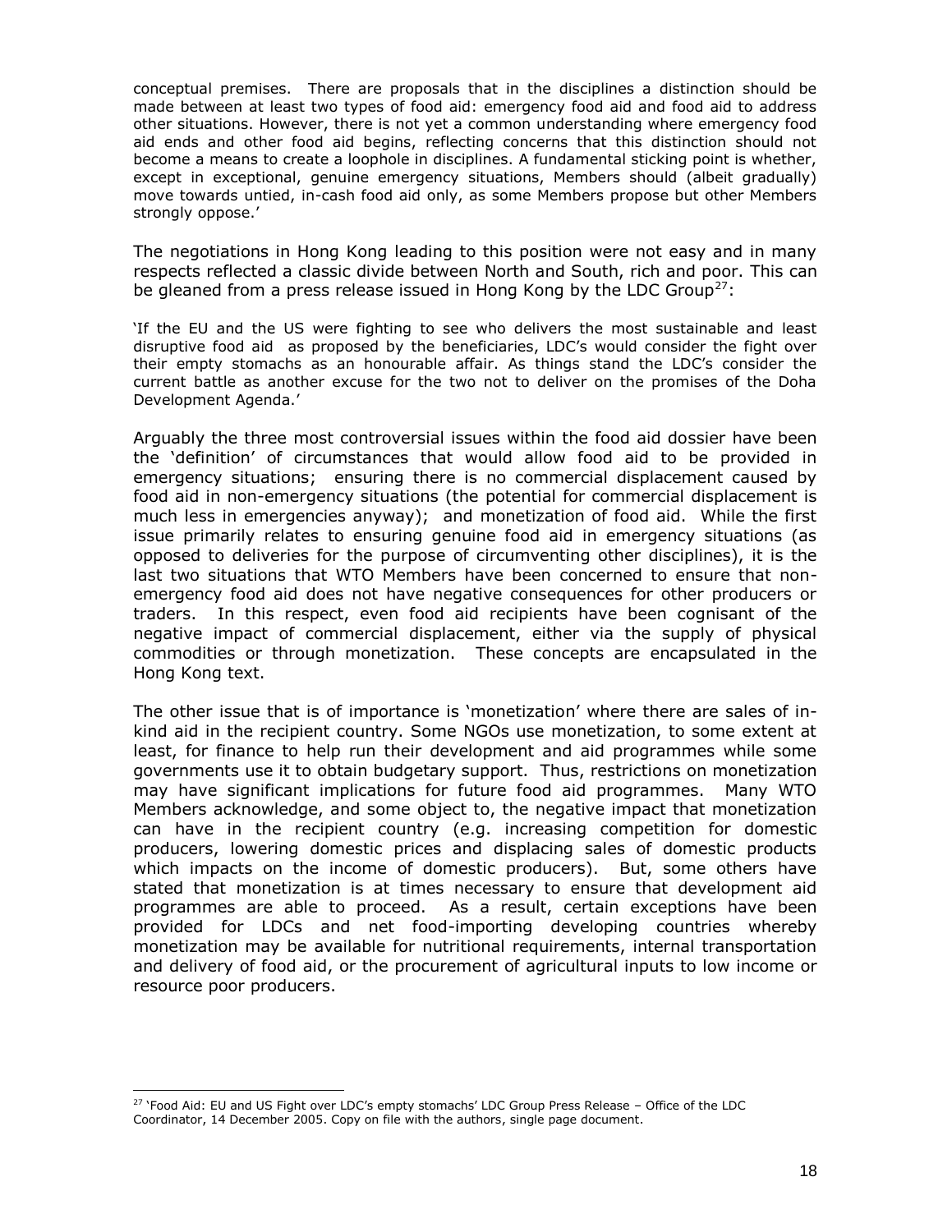#### **2.4.3.2. The African response on food aid**

In response to the Hong Kong text, Africa made its own negotiating submission on the food aid topic<sup>28</sup>. The African paper takes both an aid and trade element on board. The introduction states that:

'Any disciplines on food aid should not have the effect of hindering the delivery of food aid to needy countries and communities. It is therefore important to have commitment by cooperating partners in the context of the Food Aid Convention to make food aid available at all times. In proposing these disciplines, the African and least developed countries, while being among the beneficiaries of the aid, wish to ensure that food aid does not, advertently or inadvertently, abet dumping of food or encourage commercial displacement in recipient countries.'

The proposal distinguishes between emergency food aid and other non-emergency food aid. In emergencies they support the 'Safe Box' concept arguing that as it will be used for emergency food aid, it should not be subject to any disciplines at all. With regards other forms of food aid: in order to ensure that food aid does not displace commercial trade or adversely affect local agricultural production, the paper makes the following proposals that food aid should:

- Be demand driven;
- Be provided in full grant form;
- Not be tied to commercial exports;
- Account for local market conditions and be sourced locally;
- Be aimed at addressing developmental objectives;
- Not be used for advancing market development for the donor;
- Only be monetised under the auspices of a UN agency and the recipient governmental authority, to ensure that there is minimal risk of commercial displacement and disincentive to local production;
- Not be re-exported.

The Chair of the agriculture negotiations has substantially taken these issues on board in subsequent drafts of an agriculture modalities text<sup>29</sup>. In the main interview respondents indicate that African negotiators are satisfied with the food aid provisions in the negotiating text that is currently to hand<sup>30</sup>. The December 2008 text confirms that emergency food aid would be in a Safe Box with more lenient disciplines. Emergencies would be declared or appealed by relevant international organizations such as the UN World Food Programme or Red Cross. Other non emergency aid would be disciplined to prevent the aid from displacing commercial trade, and with needs assessment, which would be under the responsibility of a UN agency. In addition the text gives the recipient government priority over all food aid operations, emphasizes a needs assessment, and gives the UN the final say when NGOs assess needs. The parts on monetization (the selling of donated products to raise funds for aid) no longer have options and can only be permitted under certain

<sup>&</sup>lt;sup>28</sup> 'Joint Submission by the African and LDC Groups on Food Aid'; WTO document TN/AG/GEN/13 of 6 March 2006. <sup>29</sup> The WTO Secretariat concurs with this view in their response to the authors: 'In 2006, the African and LDC Groups put forward a proposal on food aid which arguably laid the framework for the disciplines that are currently proposed. In this proposal, the African group and LDCs supported, inter alia, the notions that non-emergency food aid needed to be demand driven (as opposed to supply driven); take fully into account local market conditions of the same or substitute commodities (with the greatest amount of aid being sourced locally or regionally as possible); address targeted development objectives to vulnerable populations; and not be monetised except under exceptional circumstances to fund activities that are directly related to the delivery of the food aid to, or facilitating procurement of agriculture inputs, where necessary by the final recipient. The proposed disciplines on non-emergency food aid reflect many of the concerns of the African and LDC groups.' <sup>30</sup> WTO document: TN/AG/W/4/Rev.4 in annex L, dated 8 December 2008.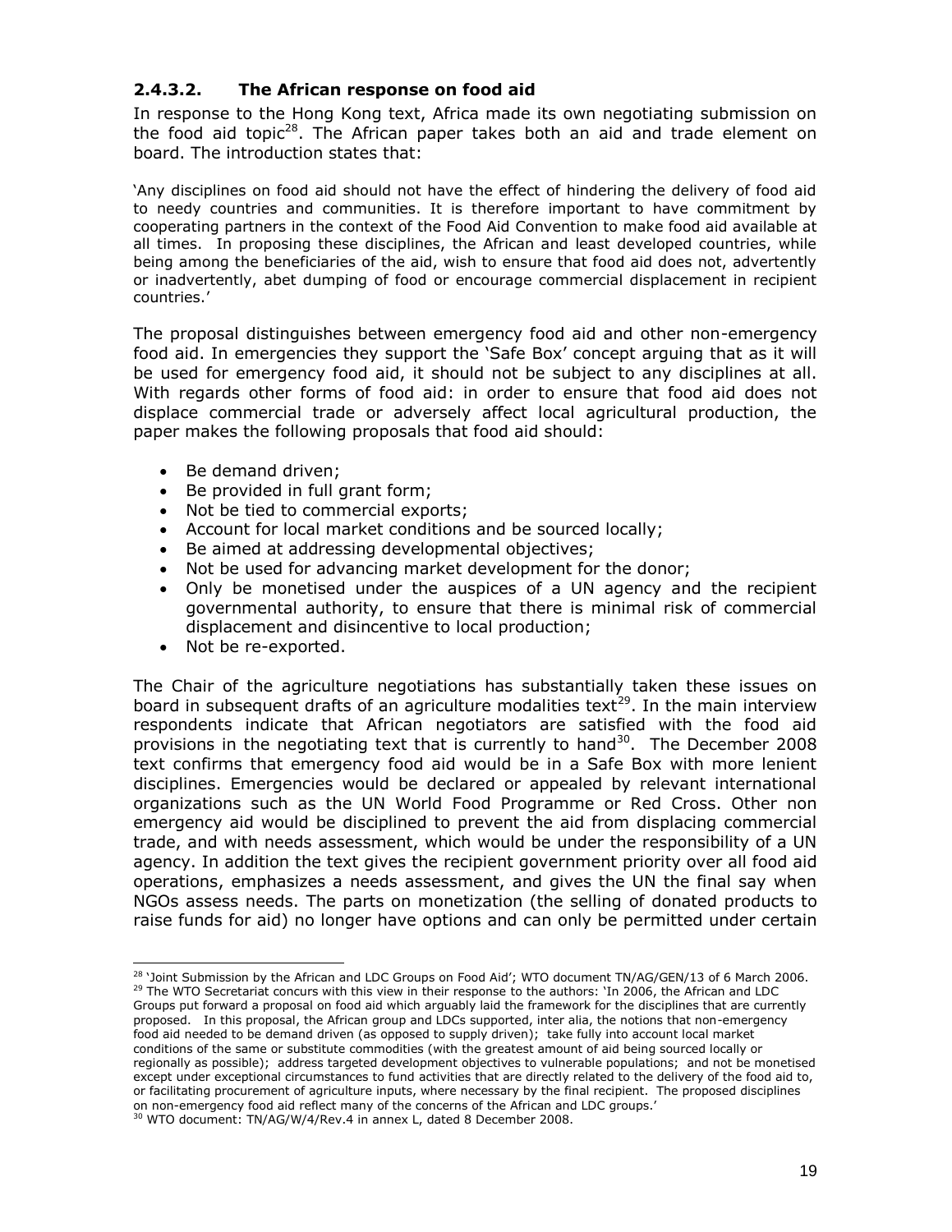strict conditions. It is expected that African negotiators will continue to support a food aid text in this format.

Unlike in the FAC where food aid recipient countries are absent, the WTO Secretariat observes in discussion with the author that given the importance of food aid for many developing and least developed countries (in emergency situations or developmental food aid programmes) it is unsurprising that this issue has been followed closely by food aid recipient Members of the WTO. Moreover, the importance of the issue is also underlined by the particular participation in the WTO negotiations of food aid recipients, many who are LDCs.

# **3. Food Aid in Southern Africa**

When food availability from local production and commercial imports is insufficient, as most commonly occurs in acute emergencies, food aid can fill a crucial gap, thereby contributing to economic development and the protection of basic human rights. But if used inappropriately or managed poorly, food aid can undermine agricultural production, market development and international trade, thus impeding economic development and human rights. It is, therefore, crucial to have some understanding of the possible impacts of various forms of food aid.

#### **3.1. A statistical snapshot**

Southern Africa is the region that has received the highest proportion of food aid over recent years<sup>31</sup>. Its position remains unchanged as the largest recipient of food aid despite a 20 percent decline in volume terms. In 2004 the food aid deliveries to Southern Africa was 3.65 million tons and then increased to 4.57 million tons in 2005. Food aid continued to decline to 3.19 million tons delivered in 2007.



(Source: WFP/Interfais, 2007)

Some key statistics from the above source reveal the following:

<sup>&</sup>lt;sup>31</sup> World Food Programme Statistical Report: '2007 Food Aid Flows': World Food Programme, International Food Aid Information System (INTERFAIS); Policy, Planning and Strategy Division; Rome, Italy 2007.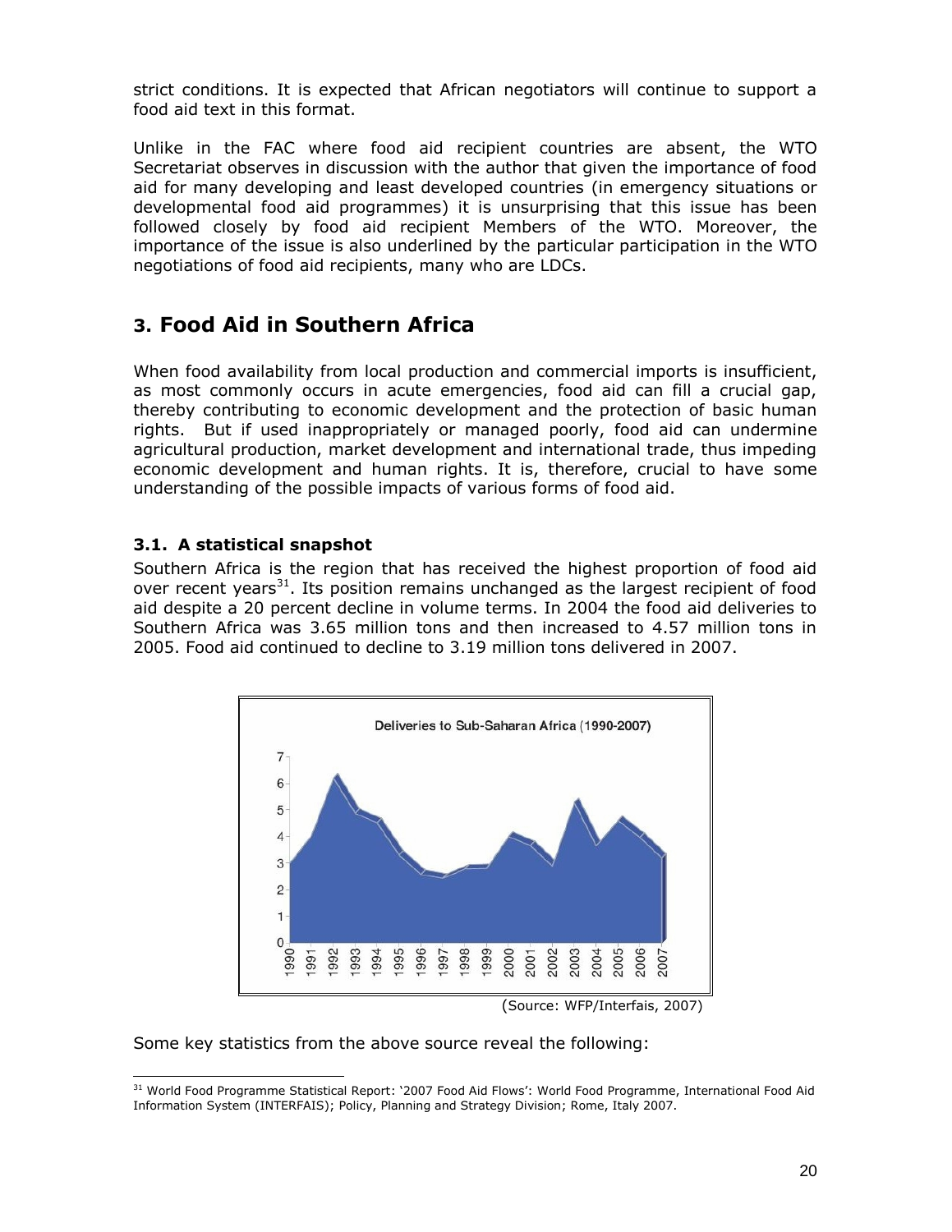- The importance of food aid has declined over the past decade, with quantities decreasing from 15.1 million tons in 1999 to 5.9 million tons in 2007. This is a record low for food aid deliveries. Over the years it has been found that the availability of food aid is high when there have been good harvests and low prices. In contrast, availability of food aid is low when prices are high, which critically compromises the compensating role of food aid in times of food shortages. This is indicative of the link between food aid and surplus disposal policies.
- The share of food aid in world cereal trade has decreased from 10% in the 1970s to less than 3% in 2007.
- In terms of its contribution to the global official development assistance (ODA), Food aid has declined from approximately 20% of total ODA in the 1960s to less than 5% today.
- In recent years the majority of food aid deliveries were provided as grants, about 97%, and the remainder on concessional terms.
- In 2007 the United States provided 44% of global food aid, while the European Union provided 25%. Sub-Saharan Africa received 65% of all food aid, Asia following with 21%.

#### **3.2. The impact of food aid on local production**

If the possible impacts of food aid deliveries are well understood and anticipated, various mechanisms can be introduced in the form of monitoring, reporting or following an alternative form of food aid to avoid adverse impacts on the agricultural industry at large. In the following section the positive and negative impacts of food aid on crop production are analysed. This analysis incorporates a detailed explanation of the importance of equilibrium pricing conditions in markets and the underlying information systems. This explanation is followed by a discussion of possible policy options and food aid strategies.

The impact that food aid has on the region lies in the distinction that has to be made between the forms in which food aid is provided. SADC cites the following as an example of market and crop production interference<sup>32</sup>:

'In 2002/2003 (and again in 2005/2006) food aid donors over reacted to a projected 600 000 ton food deficit in Malawi, and sent close to 600 000 tons of food in aid. However, commercial and informal importers brought in an additional 350 000–500 000 tons. Malawi was flooded and had very large carry over stocks. Maize prices dropped from US\$250 per ton to US\$100 per tonne in the course of a year. Local production of maize, cassava, and rice fell markedly, and estimated losses to the Malawian economy were approximately US\$15 million.'

The greatest concern identified by SADC in food aid is the possibility that it can undermine the livelihoods of poor farmers by creating disincentives for local food producers, by flooding markets and depressing prices. In their view substantial volumes of food aid provided over a long term basis could discourage local production, resulting in increased poverty, and the creation of long-term food insecurity due to increased dependence on food imports. Regenerating agricultural production and local markets is central to any strategy for longer term recovery and development. Across the Southern African region there are numerous cases where producers report falling prices and market displacement as a result of an influx of

<sup>&</sup>lt;sup>32</sup> SADC cites: Mousseau (2004) 'Roles and Alternatives to Food Aid in Southern Africa'.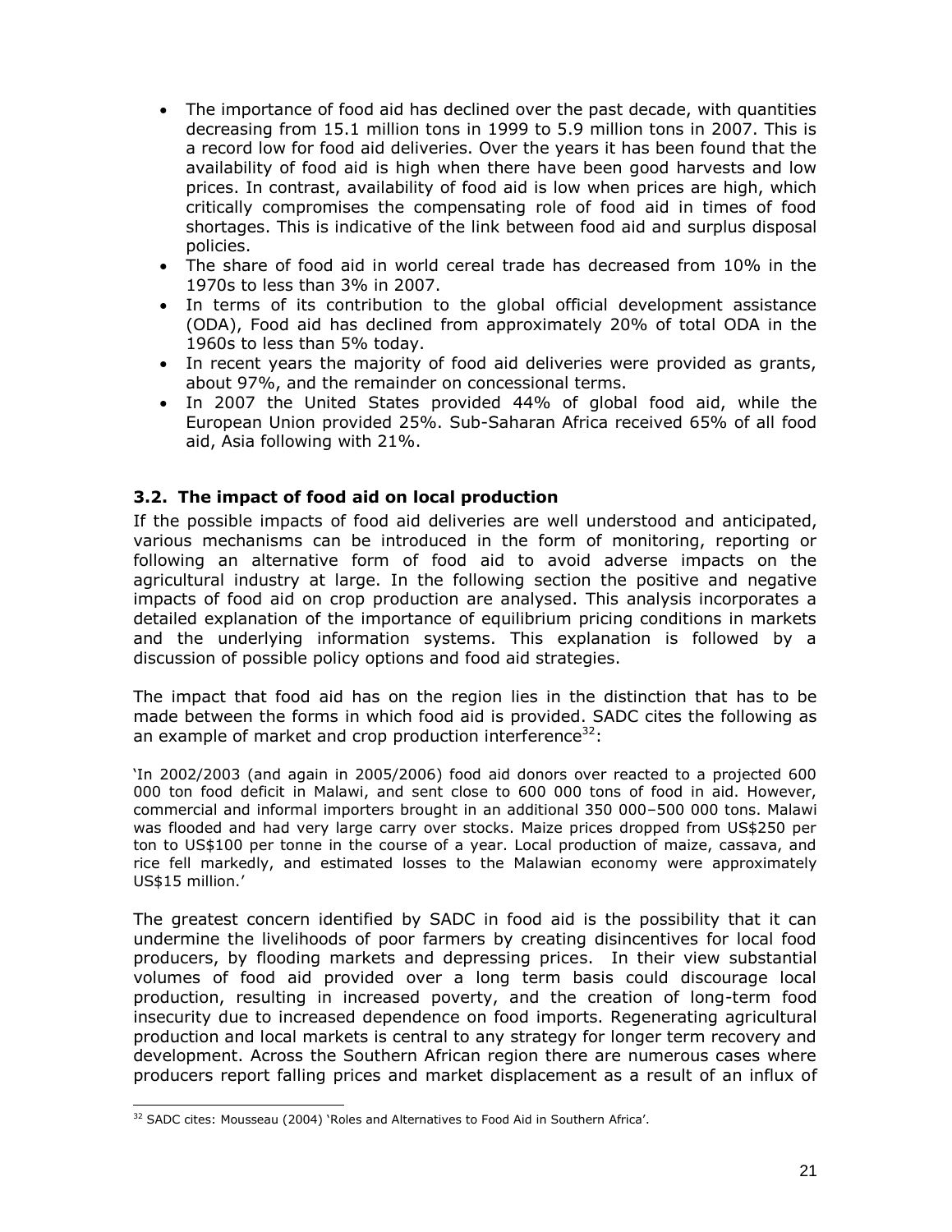food aid commodities. Unfortunately, economic studies are often inconclusive about the extent of disincentives for local production caused by food aid. However, there is strong historical evidence that the use of food aid tends to correlate with longterm dependence on food imports, either food aid or commercial imports. [End of paraphrase from SADC.]

The case of Malawi provides a perfect example of a form of food aid that is not beneficial for local production and the agricultural sector at large. In other words, food aid has a negative impact on the local agricultural sector if it supplies a local market with large volumes of physical commodities that are imported so that local prices fall to levels at which local producers cannot make a profit. If food aid, however, promotes the local economy by sourcing the product from local producers or even countries in the region that have a surplus of a particular commodity to offer, then programs can benefit the economy at large.

The formation of commodity prices in markets is one of the key elements to understand and analyse the possible impact of food aid on prices and, therefore, production and consumption in the region. If one assumes perfect markets and trade occurs between two markets, according to the law of one price, the markets are integrated and the difference in the prices equals the transactions costs to move the goods between those markets in the long run. The equilibrium price in the smaller market can be estimated as a function of the equilibrium price in the dominant market, the exchange rate and the transaction costs. As soon as the difference in the market prices becomes less than the transaction costs, trade is discontinued and the markets are not integrated any longer. Now the market equilibrium (equilibrium price) is a function of the domestic supply and demand factors in each market respectively. Thus, the formation of prices also referred to as the equilibrium pricing condition, in a specific market changes as the market switches between different trade and policy regimes. If a commodity moves from a non-tradable (importable) to an exportable (non-tradable) equilibrium, the correlation between the parity price and the local market prices should jump from (to) zero to (from) significantly positive, to (from) one if the law of one price holds strictly.

These are the principles of equilibrium pricing conditions in a market. To make it clearer, if food aid enters a net importing country where local prices are already trading at import parity then local prices can be depressed if the volume of food aid is sufficient to change the status of the country from being a net importer to a country where the total supply exceeds total demand. This will have a negative impact on local producers that will receive less for their produce in the market. This is typically what happened in the case of Malawi. If only small volumes of targeted food aid enter a net importing country, then prices are likely to remain at import parity.

If markets function well and information is available, then the impact of food aid on production, consumption, trade and prices can be projected. In 2005 Meyer et.al simulated the impact of food aid procurement in South Africa<sup>33</sup>. The main findings of the report mentioned that the WFP is, in strictly economic terms, a welcome addition to the South African market. It does not compete with state domestic programmes in any way, it adds to the demand for maize (which has been in

<sup>&</sup>lt;sup>33</sup> Meyer, Vink, Mkhabela and Kirsten: 'Food aid procurement in South Africa: An Analytical Review of WFP Activities'. Unpublished report prepared for the Economic Analysis Unit (PSPE) in the Strategy, Policy and Program Support Division (PSP) of the World Food Program, Pretoria April 2005.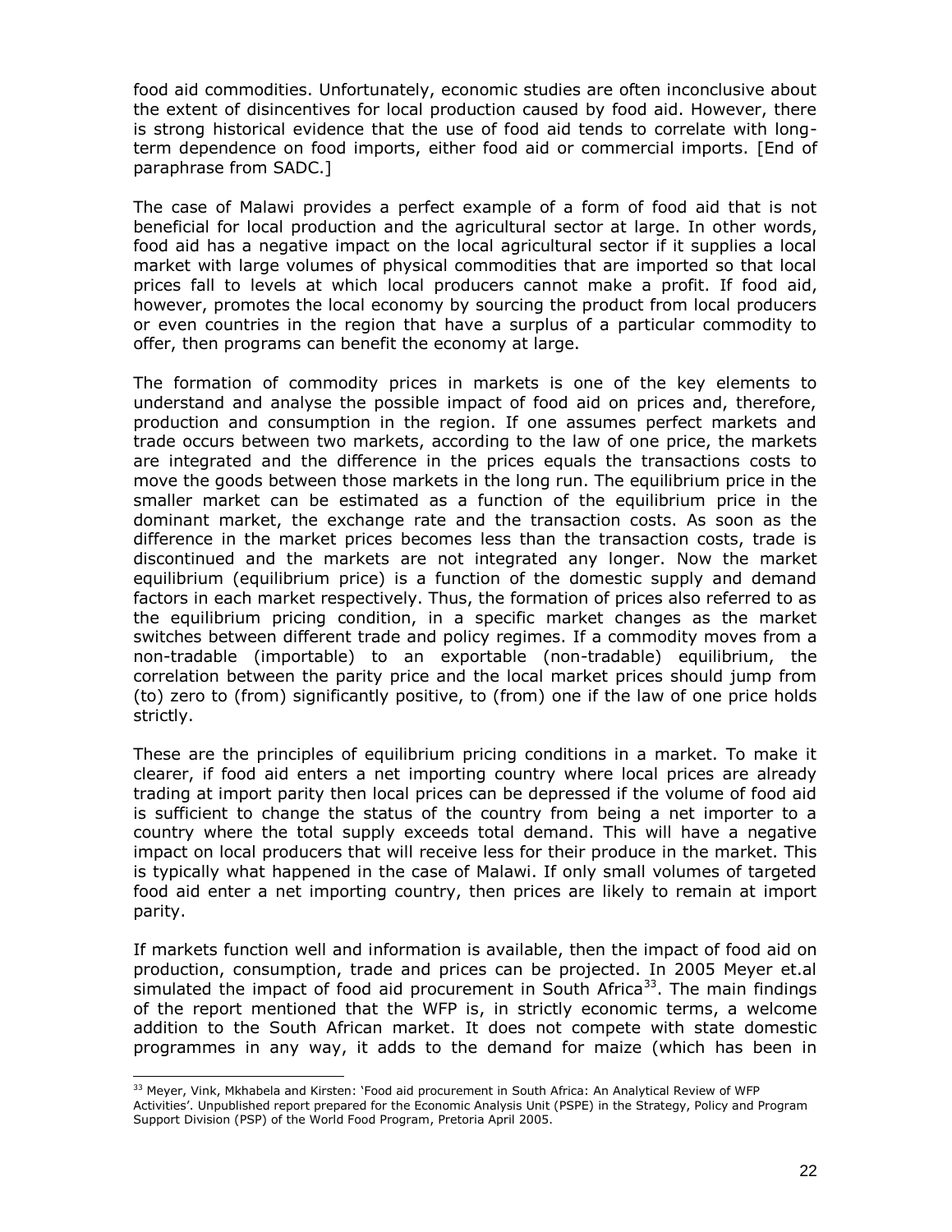continuous surplus production for more than a decade), and its purchases of other commodities are too small to have any real effect on South African markets. The BFAP sector model was applied to simulate the possible market effects of WFP procurements in South Africa. Modelling results indicated that local maize prices increased by 7.61% due to the procurement of food aid maize. This caused the area under production to increase by 2.56%, boosting local production by 169 000 tons.

The issue of the possible impact of food aid on local crop production has been on the food security agenda for many years and more specifically, we note that the FAC (Art XIII (a)(i)) aims to avoid: 'harmful effects on local harvests, production and marketing structures, by appropriately timing the distribution of food aid'. One of the ways to do this is to provide seed, relating also to notions of food security. The FAC list of eligible products includes seeds. In this regard the IGC stated that example, in 2007-2008, some 5 000 tons of seed were provided to recipients by donors.

Unfortunately markets in Southern Africa are not always transparent and prices are not formed according to the standard principles of equilibrium pricing conditions. To understand the formation of prices in the region a comprehensive intelligence unit needs to be established that can research and inform to formation of prices in the region. Further recommendations with respect to the importance of good market information are set out under the policy recommendations.

# **4. Policy Considerations on Food Aid**

'To the people of poor nations, we pledge to work alongside you to make your farms flourish.'

(US President Barack Obama, Inaugural Address, January 2009)

### **4.1. The international architecture of Food Aid**

The future role and structure of the multilateral organizations that have jurisdiction in the food aid arena has emerged as a matter that will require attention going forward. These are each addressed in turn where after some future possibilities are raised.

## **4.1.1. The FAC**

Is the FAC working well? This is a question that has been posed in the research community, and there have been suggestions that the FAC could be improved. For example the  $ODI<sup>34</sup>$  has observed that under the FAC cash contributions to meet transportation and delivery be attributed against FAC commitments, which in their view means that there is likely to be a decline in the amount of food aid available. They contend that most of the FAC's minimum commitment is already accounted for by ongoing commitments of what they call 'protracted relief aid', or multi-year donor commitments. This would then imply that there is inflexibility to respond to any new emergencies within the FAC's structure. The ODI concludes in the reference above that 'The Food Aid Convention has largely been ineffective in assuring stability in food aid levels. Traditionally strong links to agricultural surpluses are major sources of uncertainty'.

<sup>&</sup>lt;sup>34</sup> 'Reforming food aid: time to grasp the nettle?'; ODI Briefing Paper, London, January 2000 at pages 1-4.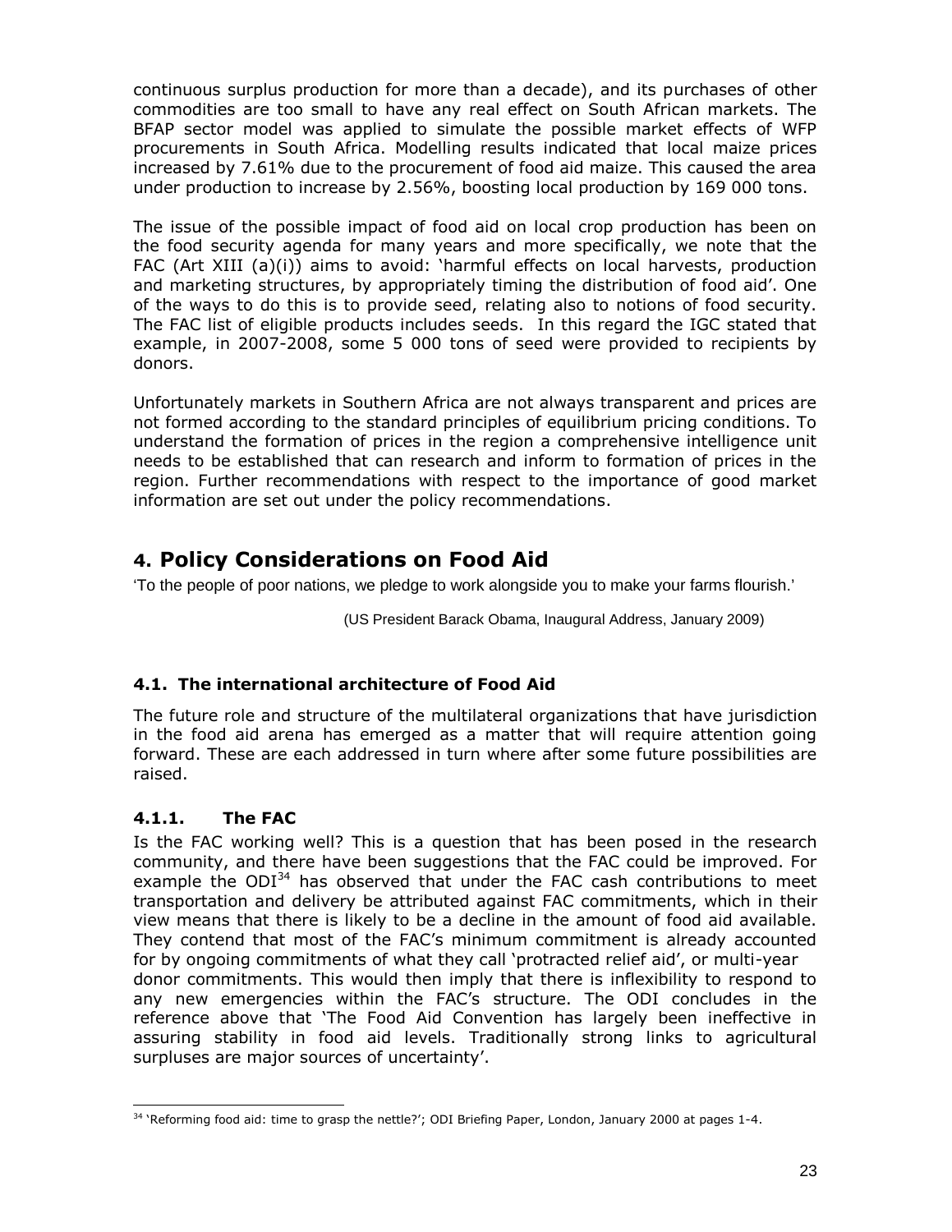Similar views were raised by IFPRI in a 2007 study<sup>35</sup>. Essentially IFRPI raises three concerns.

- Firstly they contend that the tonnages committed under the FAC are too low to be meaningful, they contend that '[the commitments] should represent a meaningful floor below which shipments should not fall'.
- Secondly representation on the Food Aid Committee is limited only to FAC signatories and as such recipient countries and NGOs are excluded from negotiations over FAC terms. This said IFPRI concedes that representatives from the World Food Programme (WFP), FAO, WTO, OECD, and the UN Conference on Trade and Development (UNCTAD) are able to attend as observers and are invited to speak to at certain meetings. Their concern is however that practically the representatives cannot attend the sessions when Committee members have not requested their presence.
- Thirdly the FAC operates without much transparency. The Fac provides remarkably little public information on its deliberations, even though the members are represented by officials of democratic governments that are accountable to their citizens. Background position papers provided by signatories are difficult to obtain and no minutes of the meetings are made publicly available.

This third critique can be confirmed by reference to Rule 18 of the FAC which requires that proceedings of the Fac remain confidential. It is thus also difficult for interviewees consulted in the research of the present paper to comment fully on their experiences in attending Fac meetings.

IFPRI makes the following suggestions in order to remedy the shortcomings of the  $FAC^{36}$ :

- Firstly the FAC needs to change its focus from the provision of food aid to one of 'preventing famine, reducing hunger and malnutrition, and working toward improved food security'. They postulate that this would clarify the appropriate role of food aid.
- Secondly the FAC should retain minimum commitments by members but the manner of calculating this tonnage could be revised. The IFPRI view is that better 'counting' will encourage more local purchases, micronutrient provision and enable greater donor coordination.
- Thirdly the Fac needs to ensure greater transparency in its workings. Documents should be posted publicly and the FAC could include a way of having representation from of recipient countries. It is also contended that international organizations, the private sector, and non governmental organizations have rights to observe and be heard at meetings.
- Fourthly the FAC should be revised so that better monitoring and evaluation are present, perhaps through a peer review mechanism.

Present interviews indicate that Africa needs to show a greater interest in the IGA in general terms, including the FAC and the Fac. In some sense Africa has itself reneged on its responsibilities as there are a very limited number of African active in the IGC. Only Kenya and South Africa are members from Sub-Saharan Africa. South Africa in particular has become a donor in the region and as such could be eligible for direct FAC membership. South Africa has attended some Fac meetings

<sup>&</sup>lt;sup>35</sup> Hoddinott, J & Cohen, MJ: 'Renegotiating the Food Aid Convention: Background, Context, and Issues'; IFPRI Discussion Paper 00690, Washington DC, February 2007 at pages 4 & 17-22.

<sup>&</sup>lt;sup>36</sup> 'Time to Update the Food Aid Convention'; IFPRI FORUM newsletter, July 2007, at page 7.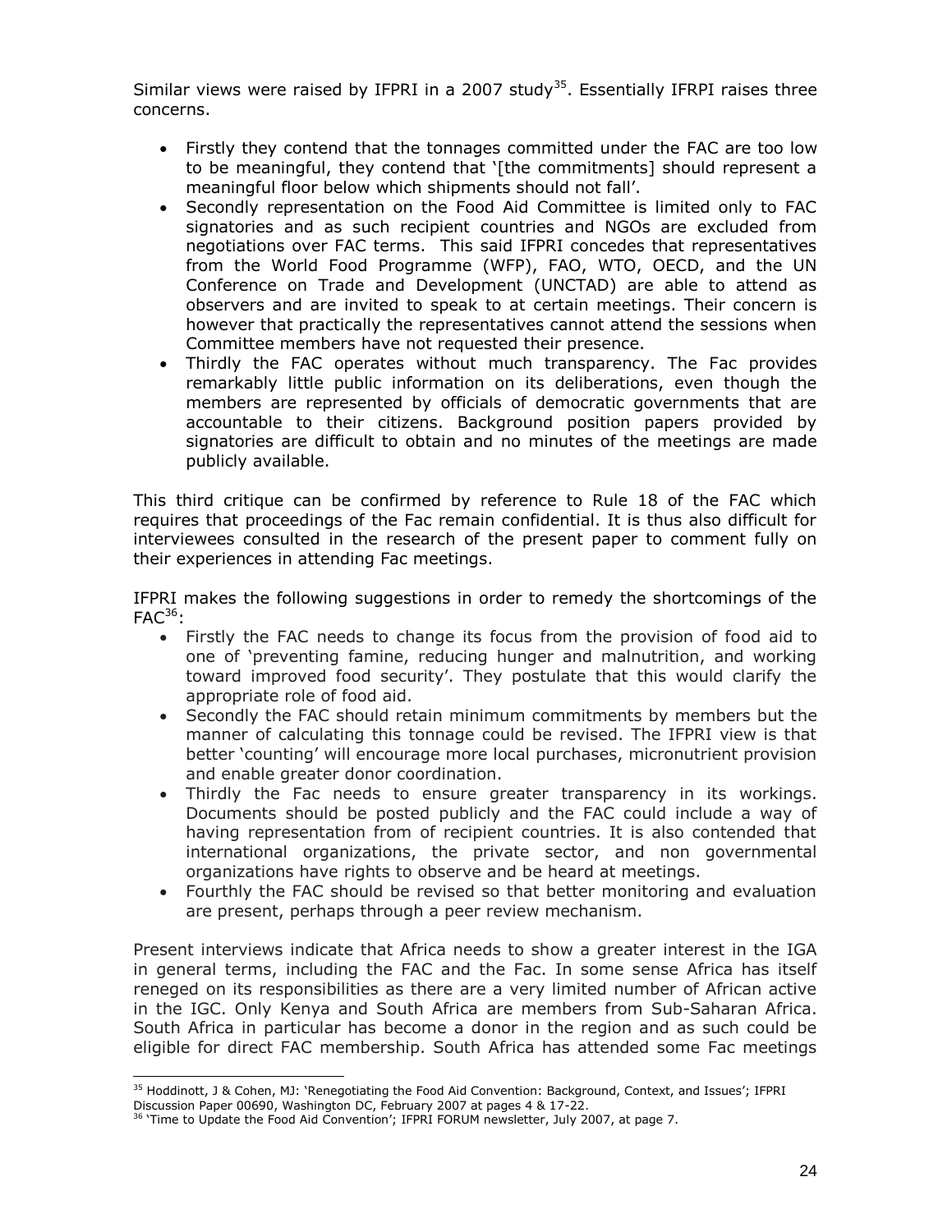as an observer since 2004 and interviews suggest that the South African government is considering this option. In terms of the FAC a minimum tonnage of 20 000 tons of grain (or cash equivalent) is required as a commitment by new signatories. In the case of new members this tonnage can be built up over a 3 year period, but commencing at no less than 10 000 tons in the 1st year. Based on recent history it appears that South Africa is already contributing at these levels.

The views of the outgoing 2009 IGC Chairman, Mr. Itumeleng Makabanyane, a South African agricultural diplomat were surveyed for the study. He was of the view that African agriculture does have a role to play in food aid policy making. He comments that farmers should lobby the national governments to get membership status of the IGC and lobby South African government to join FAC – noting that there is no single aid recipient voice in the FAC; with this representation of recipient countries made by FAO and WFP, who may not necessarily master the social and political dynamics of all regions around the globe. In addition he contends that only meaningful involvement and participation in policy making decisions at national level by farmers and processors can result in an appropriate food aid policy mix and then national and regional farmer organizations can participate in IGC conferences and propose relevant conference themes which directly affect them.

Makabanyane also makes some further notable observations:

- At times the same assistance is counted twice because it is published by both the donor and the distributing agency. Food aid is sometimes accounted for and published as official development assistance and thus overestimated or underestimated the real food aid assistance attributable to one donor.
- Some donors club together development, food aid and emergency aid budgets. This can be used conveniently in anyway for international political gains.
- The international regulatory mechanisms for food aid are not efficient. Food aid often ends up in the wrong hands and does not reach target beneficiaries. Receiving authorities in beneficiary countries are often not accountable to donors or to the target beneficiaries.
- In conflict areas food aid is open to abuse and can be a power wielding tool for local receiving authorities. In functioning economies within a country or the region in which a receiving country occurs food aid may distort the market. Food aid agencies are likely to overestimate the food aid need in an effort to solicit more pledges. Donors often deliver less than they pledge.
- In some cases donating inputs (like fertilizers) may be both more cost effective and may effectively break aid dependency syndrome.
- Donors have monopoly over decisions and conditions of delivery, aid recipients have no say at this stage.

### **4.1.2. The FAO- CSSD**

As regards reforms to the CSSD, Konandreas<sup>37</sup> makes suggestions as to the changes to the 'Principles of Surplus Disposal' and the operational procedures of the CSSD. These include:

<sup>&</sup>lt;sup>37</sup> Konandreas, P. 'Multilateral mechanisms governing food aid and the need for an enhanced role of the CSSD in the context of the new WTO disciplines on agriculture'; Background paper presented at the FAO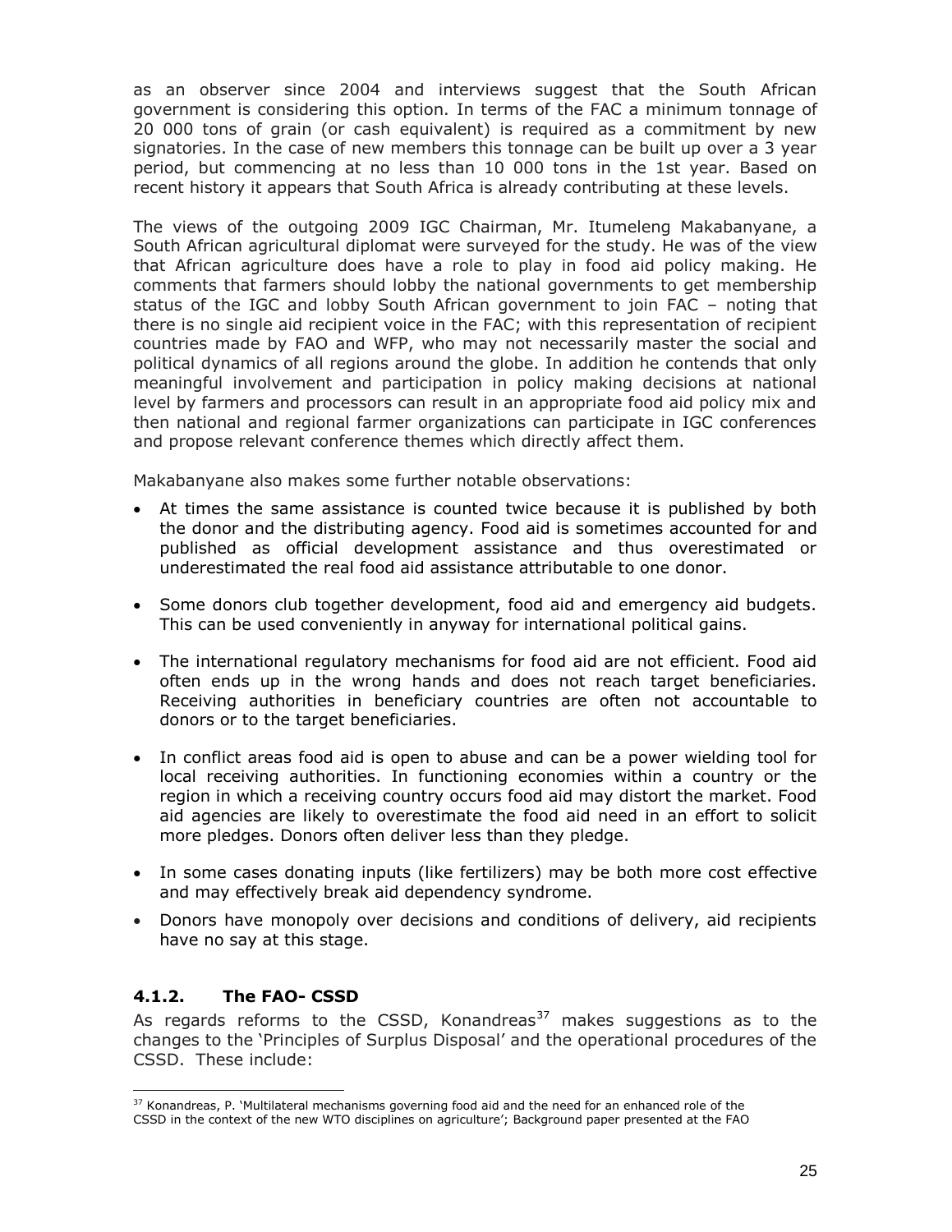- 1. Dovetailing the existing register of transactions with the definition for food aid as it becomes settled in the Doha Round of the WTO.
- 2. Allowing the CSSD makes better use of the pre-existing information at the FAO's GIEWS and WFP on food aid needs.
- 3. Changing the concept of 'Usual Marketing Requirements' (UMR) to one of 'Commercial Import Requirements' (CIR).The benefit of this would be to focus on the ability to import commercially assessed through a multilateral process, as compared to the UMR's bilateral determination.
- 4. Establishing a legal obligation in the WTO for donors to notify regularly and comprehensively their food aid transactions to the CSSD, which in turn would report formally to the WTO's Committee on Agriculture.
- 5. The name 'surplus disposal' is dated and does not reflect modern trade-speak in subsidy disciplines.
- 6. The seat of the CSSD should be housed within the FAO in Rome as opposed to its present removed location in Washington.

In considering an African view on these suggestions,  $G$ rant<sup>38</sup> observes that additional in country consumption is difficult to achieve in the face of food aid interventions and therefore the UMR tends to only safeguard the commercial interests of exporting countries and not necessarily the interests of domestic producers in the recipient country. Recognising this problem the UMR can be negotiated at a bilateral level to take into account additional factors. Recipient countries are thus likely to benefit from this process being multilateralised. Grant expresses the view that the concept of commercial import requirements (as proposed by Konandreas above) would do this by looking at the capacity of recipient countries to import commercially. The result would be a greater level of assurance provided to recipient countries that food aid would not be provided in levels that cannot be absorbed by the local market.

Interviewees have indicated a lack of familiarity with the CSSD and suggest that African countries do not participate actively in the CSSD, although several do attend the meetings. Clearly the activities of the CSSD need to be further investigated. As Barrett and Maxwell<sup>39</sup> observe the CSSD is 'lacking the legal status of a treaty and any enforcement mechanism, and organized around the objective of preventing trade displacement, the CSSD has languished as food aid has evolved'. This begs the question as to whether Africa needs to take its responsibility for this state of languish, as unlike at the FAC, Africans are present at the CSSD. Grant has observed that few Africans have actively participated in the CSSD meetings $^{18}$ .

#### **4.1.3. The WTO**

As regards the WTO, it appears that Africans have had the most positive and influential experience within this forum. This is especially so in that the African inputs into the Doha negotiations as regards food aid have essentially been driven by Africa and its inputs subsumed into the current negotiating texts. This being said it has come to light that because the WTO Members have decided not to reinvent

<sup>38</sup> Comment made to the authors.

Also see Grant C: 'Food Aid: A Regional Study of Southern Africa'; chapter 6 in 'Trade in GMO Foods – Decoding Southern African Regulatory Approaches' edited by Draper P & Khumalo N; SAIIA Johannesburg July 2007 at pages 182 & 183.

Informal Expert Consultation on food aid, Rome, January 2005 at pages 10-15.

<sup>&</sup>lt;sup>39</sup> Barrett, C. and Maxwell, D: 'Towards a Global Food Aid Compact'; December 2005 version (unpublished, pending in Food Policy) New York 2005 at page 6.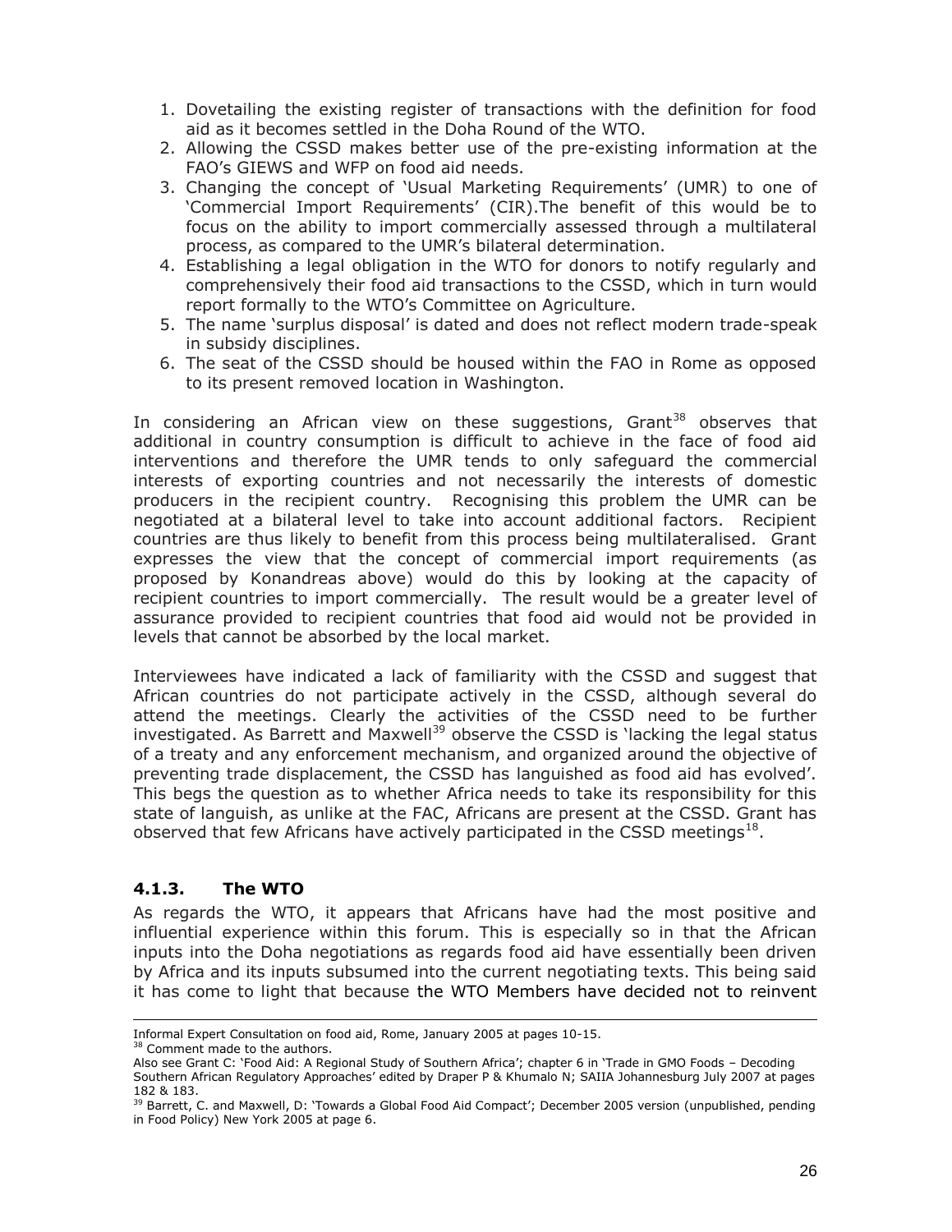food aid disciplines but to use the existing international architecture as it pertained to providing disciplines on trade. The implication for Africa is that trade rules are determined not only at the WTO but have been outsourced to the FAC and the  $FAO<sup>40</sup>$ . Tripartite participation at all three these forums are this required if a country is to pursue a holistic domestic food aid policy.

#### **4.1.4. Possible new structures**

How will this reform work and how should the reform be directed as regards the FAC, CSSD and the WTO? There are those that suggest that the efforts of the FAC, CSSD and WTO all need to be replaced. They make reference to a 'Berlin Statement on Food Aid for Sustainable Food Security' that raises the concept of the Global Food Aid Compact (GFAC). This emanated from a food aid workshop in Germany in September 2003. Barrett and Maxell<sup>41</sup> contend that the GFAC could include recipient governments and the distribution agencies with the donor countries. This would apparently improve the coherence of food aid given that it will assign explicit responsibilities under a code of conduct to all parties that join. To operationalise this, the proponents talk of a 'Global Food Aid Council'. This would be an interagency body drawing on existing technical capacity. The detail of this is unclear however the WTO Committee on Agriculture would apparently outsource its monitoring and compliance function to this GFAC, but then any disputes would be handled through the WTO. Only one interviewee made reference to the GFAC. We observe that this reflects a wider concept often seen where bodies and persons dealing with so-called 'non-trade concerns' have an aversion to WTO law, but cannot distance themselves from the WTO as it is the only effective form of economic dispute settlement available.

On the other hand the IGC Secretariat, for example, indicates that how to best address food insecurity is a topic being considered in a number of forums, with the 2008 global food price crisis reinforcing the need for urgent international cooperation and action. They mention that the 'Global Partnership for Agriculture and Food Security' (GPAFS), as well as the so called 'Comprehensive Framework for Action' of the UN High level Task Force, are major initiatives that seek to achieve greater coherence in setting global food security policies, including the provision of food aid. The Fac is being kept informed of GPAFS developments, its members recognising the importance of the linkages between food aid and other tools to help improve food security. The GPAFS may be a more lucid incarnation of the GFAC concept.

Africans will have to evaluate whether their preference is to reinvent the international food aid architecture, or elicit reform from within the existing structures<sup>42</sup>.

<sup>&</sup>lt;sup>40</sup> The concern that a government's donations of food aid could be motivated more by a desire to promote domestic prices and dispose of a domestic surplus than in response to genuine need of the receiving country is not new. Indeed, it was in response to such concerns that donor country members of the FAO adopted the Principles of Surplus Disposal and Consultative Obligations in 1957. The objective of the Principles was to try to ensure that food aid resulted in additional consumption rather than displacing commercial transactions – which also became part of the mandate for the Doha negotiations on food aid. This was, for many in the negotiations, the primary concern because commercial displacement means other supplying countries lose out. Therefore, it is commercial displacement in non-emergency situations which has been the main target of food aid disciplines.

<sup>41</sup> Barrett, C. and Maxwell, D: 'Towards a Global Food Aid Compact'; December 2005 version (unpublished, pending in Food Policy), New York 2005 at pages 10-14.

 $42$  Recall from section 2 for instance that the present African chair of the IGC called for greater African participation in the IGC and related structures. This would seem to be a firm suggestion for reform from within.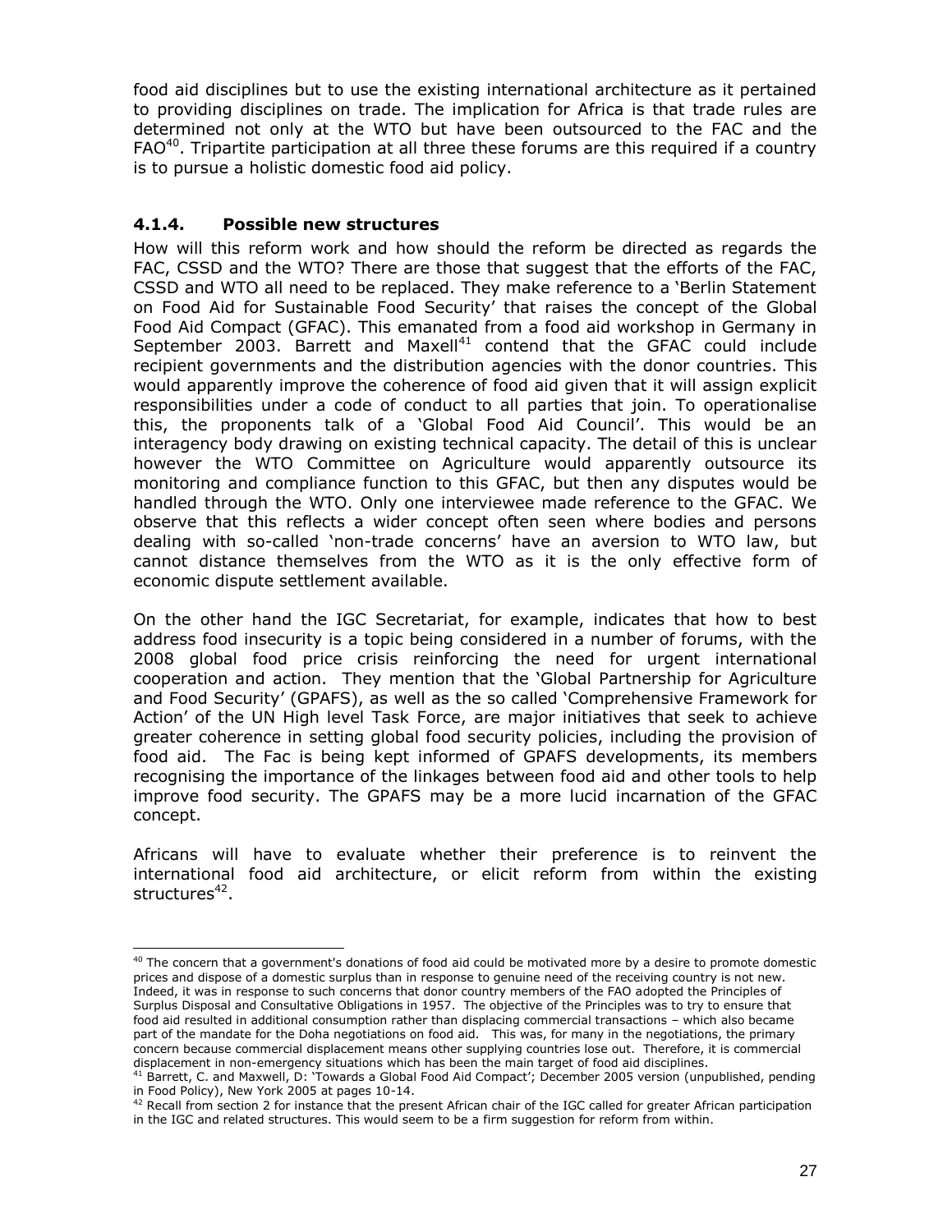Also, as in many policy formulation and execution scenarios, a focus on strengthened 'in country' structures has emerged as key in the reform of food aid structures and operations. In other words one has to be organized locally in order have the wherewithal to make effective international inputs.

### **4.2. Food Aid management**

After addressing the institutional architecture some practical, functional aspects of the international regime also bear comment. The FAO releases an annual report titled 'The State of Food and Agriculture' (SOFA). Each year the report adopts a theme. In 2006 the adopted theme was theme was 'food aid for food security'<sup>43</sup>. The report draws in widely from findings in numerous food aid related literature. The report together with the present analysis thus provides a useful synthesis of possible policy approaches for food aid at a global level.

The FAO emphasises the importance of solid food aid management, and suggests food aid be provided in the form of cash or food coupons rather than food aid shipments, as the latter distorts international trade. A staggering ninety percent of food aid provided may be tied to specific donor demanded conditions, which often hampers implementing agencies in being efficient in food aid delivery and targeting. This is all said upon the caveat that there no substitute for food aid in coping with humanitarian crises where food aid has historically saved millions of lives. The main policy recommendations may be distilled as follows:

- Food aid should be seen as one of many options within a broader range of social support measures ensuring access of the poor to food.
- Cash transfers or food vouchers can stimulate local production, strengthen local food systems and empower recipients in ways that traditional in-kind food aid cannot.
- Eliminate programme (government to government) food aid which by its very construct is not specifically targeted to the needy.
- The monetization of aid should be ended. Currently one quarter of all food aid is sold in recipient countries to generate funds for development projects.
- Assistance aimed at improving markets might be more effective than in kind aid.
- Use local food aid procurement where possible as this can be of great benefit to agricultural development.
- Improve information systems, needs analysis and monitoring.
- Guard against the emergence of 'relief traps'. This occurs when extreme hunger triggers constant food aid delivery which eventually ignores medium to long term development strategies.

# **5. Concluding Comment**

The agricultural sector is thus critical to the region as it plays a significant role in food security, job creation, poverty reduction, export revenue and rural development. It is crucial to prevent food aid from weakening it, and rather to seize the opportunity of making food aid a tool that contributes to unlocking the agricultural potential of the region to produce enough food for its people, enhancing

<sup>&</sup>lt;sup>43</sup> 'The State of Food & Agriculture - Food Aid for Food Security?'; FAO, Rome 2006, Part 1 at pages 8-9. The following section is paraphrased from this source.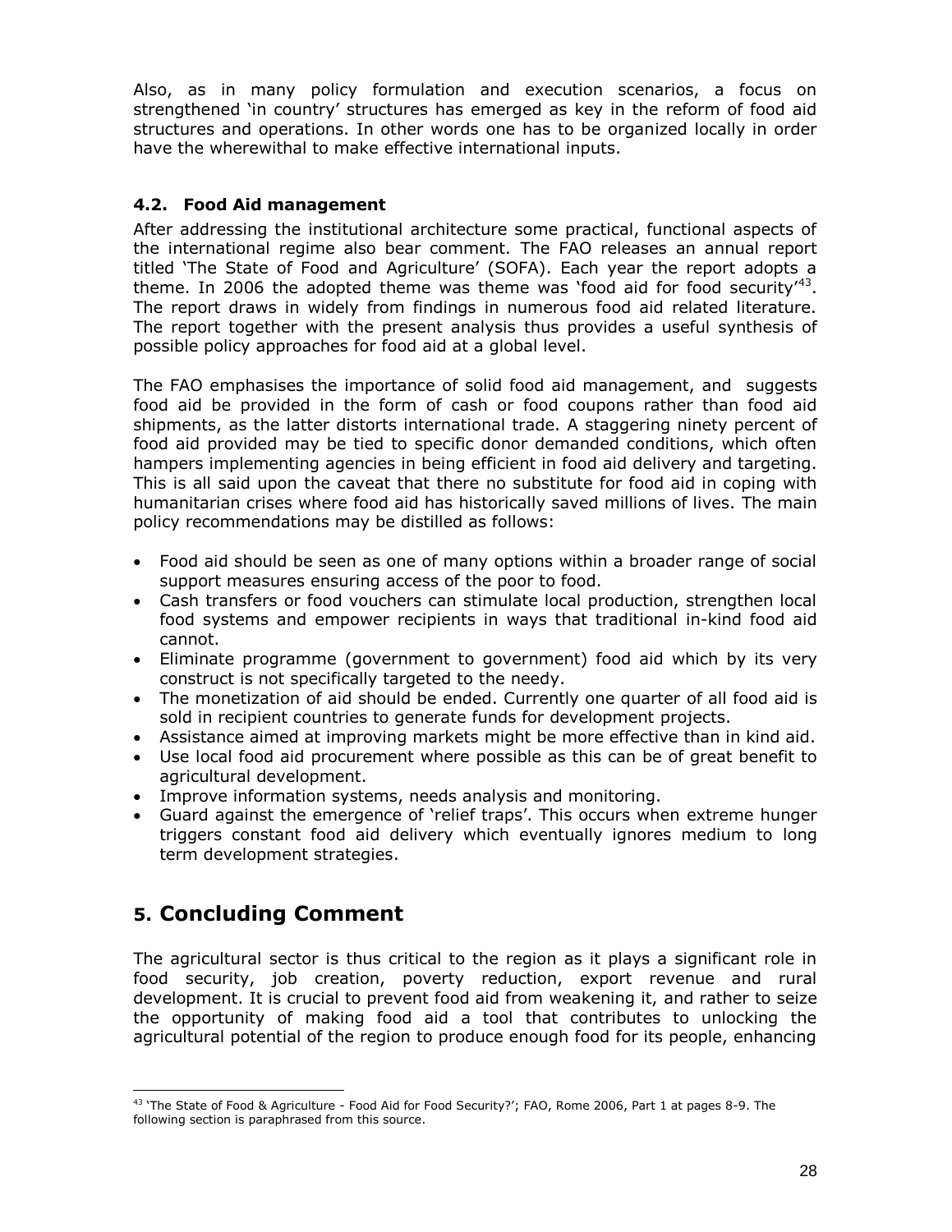its commercial capacities as well as creating jobs for rural people. Food aid would then truly contribute to building sustainable food security and reducing poverty.

It is imperative that farmers in Southern Africa are brought up to speed on these issues and secondly develop positions with respect to a food aid mechanism addressing legitimate food needs without compromising local food production systems. These collective considerations highlight certain elements that would be appropriate for regional farmers to address, adopt or develop. In this regard a SACU food aid policy has been developed and adopted44. In essence the policy draws on the analysis of the international legal regime for food aid. The farmers of Southern Africa recognize that Food Aid cannot be a replacement for the benefits that a long term food security strategy and related system will provide.

Southern African farmers acknowledge the necessity for and benefits of Food Aid to augment their productive activities in providing human relief in times when circumstances outside of the control of regional farmers lead to a shortage of food in the region to the extent that some people do not have physical and economic access to sufficient, safe and nutritious food to meet their dietary needs and food preferences for an active and healthy life.

However they also wish to guard against the introduction of ill timed and poorly targeted market disrupting food aid into their home and regional markets. Attention to ongoing international engagement, together with attention to in-country activities to back up this engagement, is a key part of what is seen to be the optimal policy approach for regional agriculture in the Food Aid sphere.

- -

<sup>44</sup> A summary of the key elements of this policy as adopted in April 2009 is provided in Annexure A to this paper.